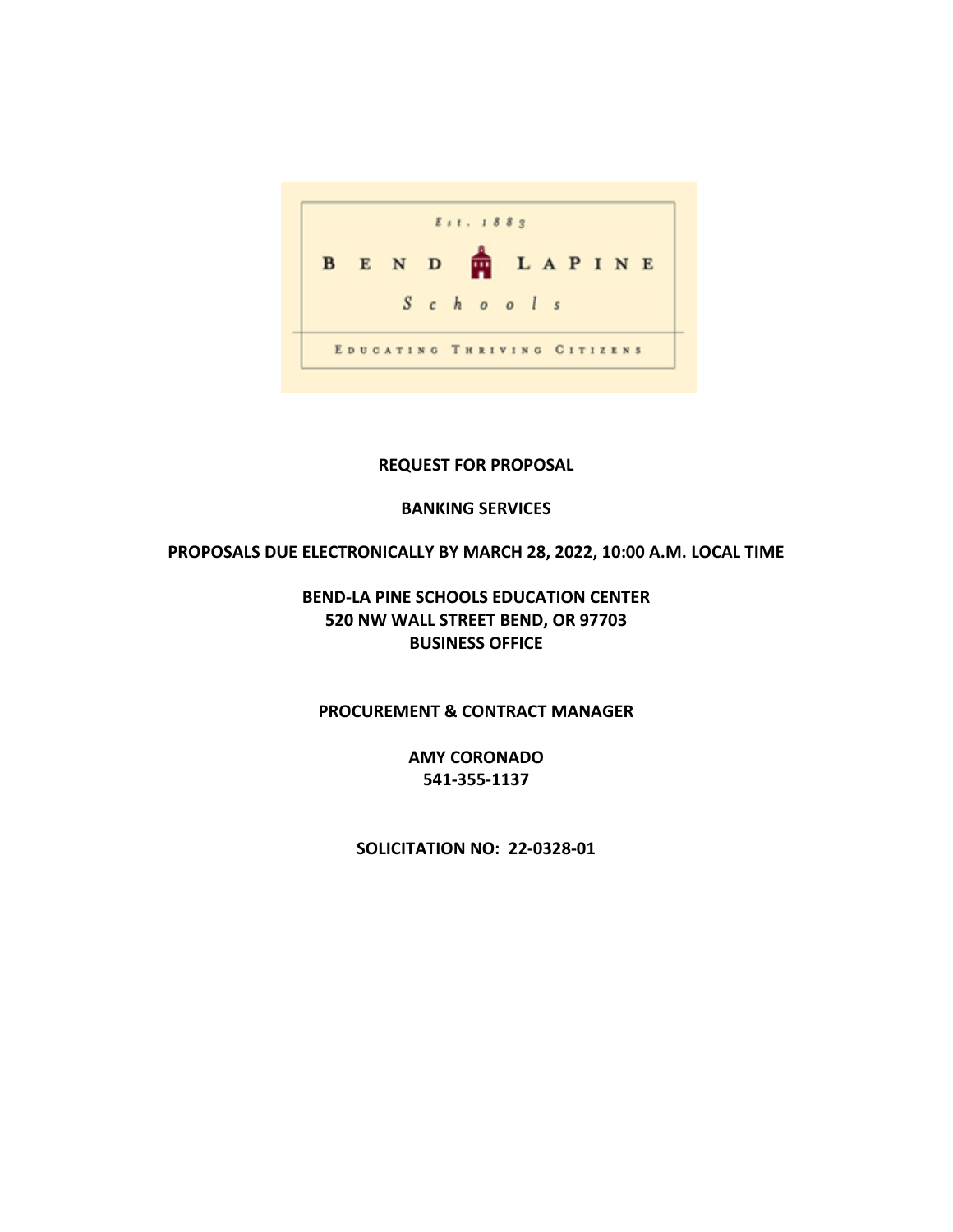#### **BEND-LA PINE SCHOOLS**

### **REQUEST FOR PROPOSAL BANKING SERVICES RFP 22-0328-01**

#### **GENERAL INFORMATION**

Bend-La Pine Schools (the District), is submitting a Request for Proposal (RFP) for competitive proposals for a Banking Services provider. Firms who believe their solution meets the enclosed requirements, specifications and timelines, are invited to submit a proposal as specified herein.

### **Proposal Submission**

Each proposer shall submit one (1) electronic copy of their proposal t[o amy.coronado@bend.k12.or.us.](mailto:amy.coronado@bend.k12.or.us) Email Subject line shall read: "**RFP 22-0328-01 BANKING SERVICES RFP**". All proposals must be received electronically by Amy Coronado, Procurement and Contract Manager, at the Bend-La Pine Schools Education Center, no later than:

### **MARCH 28, 2022 10:00 A.M. Local Time**

At which time and place acceptance of proposals will be closed, and all proposals then received will be opened but not read. Proposals delivered after the deadline will not be accepted. Proposals submitted will remain confidential in nature until a notice of intent to award has been issued by the District.

### **Calendar of Events**

Proposed Timetable

| Event                                                    | Deadline/Date         |
|----------------------------------------------------------|-----------------------|
| <b>Issue Request for Proposals</b>                       | February 25, 2022     |
| Proposer's written questions and<br>requests received by | March 14, 2022        |
| Release of Amendment to RFP, if<br>appropriate           | March 17, 2022        |
|                                                          |                       |
| <b>Proposals DUE</b>                                     | <b>March 28, 2022</b> |
| Interviews or presentations, (if<br>necessary), week of: | April 4, 2022         |
| Intent to Award by                                       | April 11, 2022        |

We will make every effort to administer the proposal process in accordance with the Calendar of Events. However, we reserve the right to modify the proposal process and dates.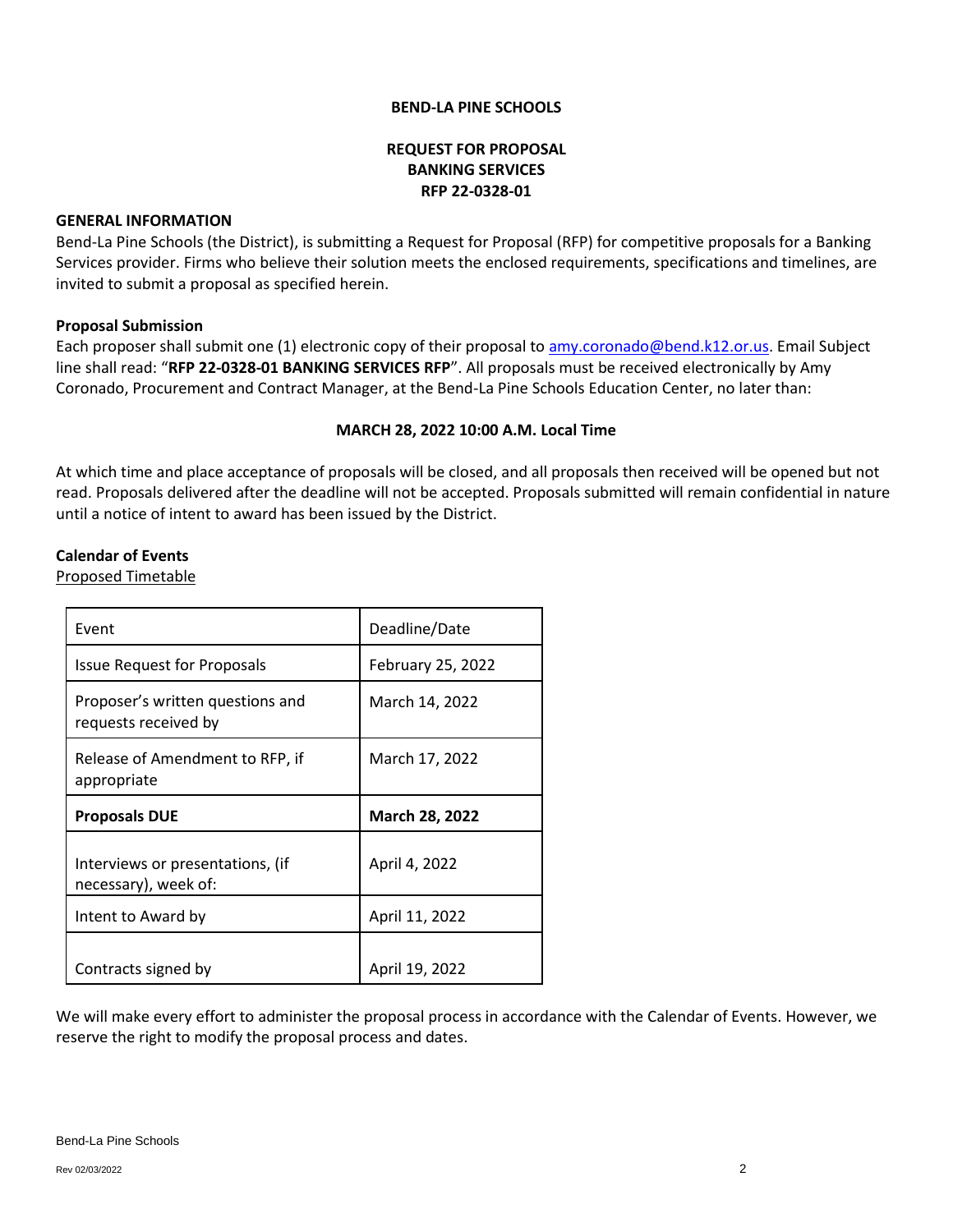## **BEND-LA PINE SCHOOLS BANKING SERVICES RFP 22-0328-01**

Bend-La Pine Schools is requesting proposals from qualified vendors to support the need for Banking Services. Firms who believe their solution meets the enclosed requirements, specifications and timelines are invited to submit a proposal as specified herein.

Proposals must be received electronically by Amy Coronado [amy.coronado@bend.k12.or.us](mailto:amy.coronado@bend.k12.or.us) at Bend-La Pine Schools Education Center, no later than:

## **MARCH 28, 2022 10 A.M. Local Time**

Method of Award: The District intends to award one contract to the top successful firm. The District reserves the right to award more than one contract if suitable for the District's needs.

Proposers shall submit their proposals on the attachments provided in accordance with the instructions provided herein. All forms shall be completed and signed by a person authorized to bind the Proposer.

This RFP is being written with the intent to be available for use by State, school districts, and other public agencies as a Permissive Cooperative Procurement, per ORS 279A.215. As part of the Proposal, the Proposer shall state whether they agree to extend the terms, conditions and prices of the original contract to the other contracting agencies.

Questions and comments regarding this Request for Proposal, its terms and conditions shall be directed to Amy Coronado at (541) 355-1137 or by emai[l amy.coronado@bend.k12.or.us.](mailto:amy.coronado@bend.k12.or.us) Please include in the subject line \*RFP: 22-0328-01 BANKING SERVICES\*

Please review the enclosed documents carefully.

Sincerely,

Amy Coronado Procurement and Contract Manager BEND-LA PINE SCHOOLS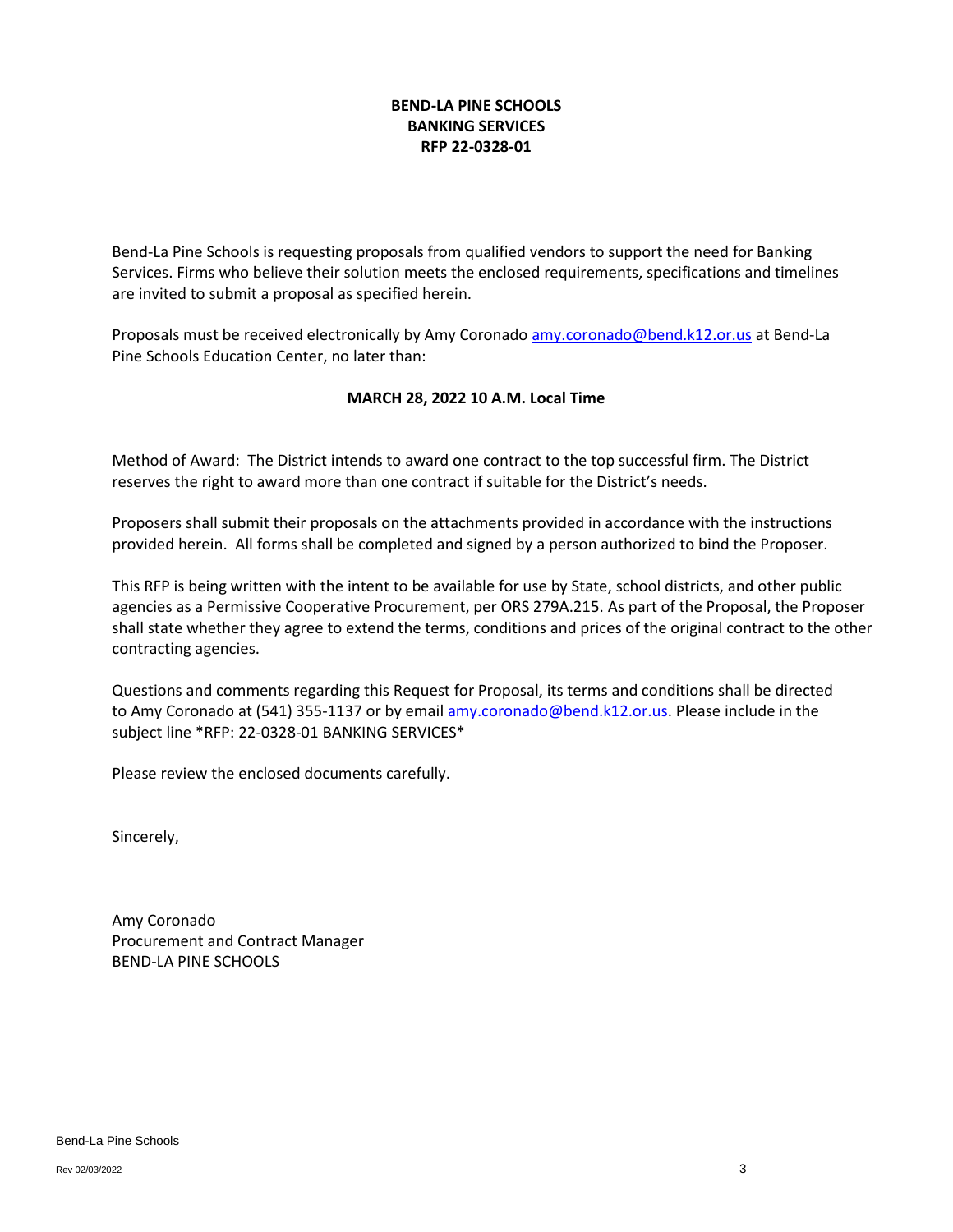# **SECTION I INSTRUCTION TO PROPOSERS RFP 22-0328-01**

- **1. INTRODUCTION:** These instructions outline the proposal submission procedures, evaluation of proposals, and the award of a contract. The term "District" or "Contracting Agency" refers to the Bend-La Pine Schools. The term "Proposer" or "Bidder" or "Firm" refers to any entity submitting a proposal in response to this solicitation. "Proposals" may also be referred to as "offers". The term "Vendor" refers to any Proposer(s) or Bidder(s) or Firm(s) awarded a contract.
- **2. SOLICITATION REVIEW:** Proposers must carefully review this document and are responsible for knowing and understanding the terms and conditions included in or applicable to, this document. Unless defects, ambiguities, omissions or errors are brought to the District's attention in advance of the date the proposal is due, protests or appeals based on such defects, ambiguities, omissions, or errors will not be favorably considered.
- **3. CHANGE, CLARIFICATION, OR PROTEST:** Proposers may request changes or clarification to, or protest the contract terms and conditions and/or the specifications of the RFP. Proposer's comments must be made in writing via email to [amy.coronado@bend.k12.or.us](mailto:amy.coronado@bend.k12.or.us) and be received by the District at least ten (10) days prior to the RFP due date to allow enough time for issuance of an addendum, if required. Email subject line shall read "**Question- RFP 22-0328-01 BANKING SERVICES**". Such comments shall include:
	- A. A detailed statement of the legal and factual grounds for the change, clarification, or protest; and
	- B. A description of the resulting prejudice to the Proposer; and
	- C. A statement of the form of relief requested or any proposed changes to the contract terms and conditions or specifications.

All proposals are to remain valid for one hundred twenty (120) days from the due date. All requests or protests must be clearly marked to facilitate handling. The District shall not consider a Proposer's request for change or protest after the RFP due date and time. The District shall provide notice to the applicable Proposer if it entirely rejects the request or protest. If the District agrees with the Proposer's request or protest, in whole or in part, the District shall issue an addendum reflecting its determination.

- **4. ADDENDA:** Changes or additions to RFP documents shall be accomplished by written addenda. Addenda shall be issued prior to the RFP due date to allow Proposers sufficient time to consider the changes or additions in preparing their proposal. **The Proposer shall acknowledge receipt of all addenda by printing, signing and including with the proposal all addenda pertaining to this RFP issued on the District Contracting webpage**. At its discretion, the District may extend the RFP due date and time to allow Proposers time to analyze and adjust to any changes. The District shall notify Proposers of any such changes to the due date and time in the addenda. Proposers are responsible to make inquiry as to any addenda issued. <https://www.bend.k12.or.us/district/organization/contracting>
- **5. MODIFICATION OR WITHDRAWAL:** Proposers may modify or withdraw their submitted proposals only prior to the RFP due date and time. Any modification or withdrawal shall be made in writing, prepared on the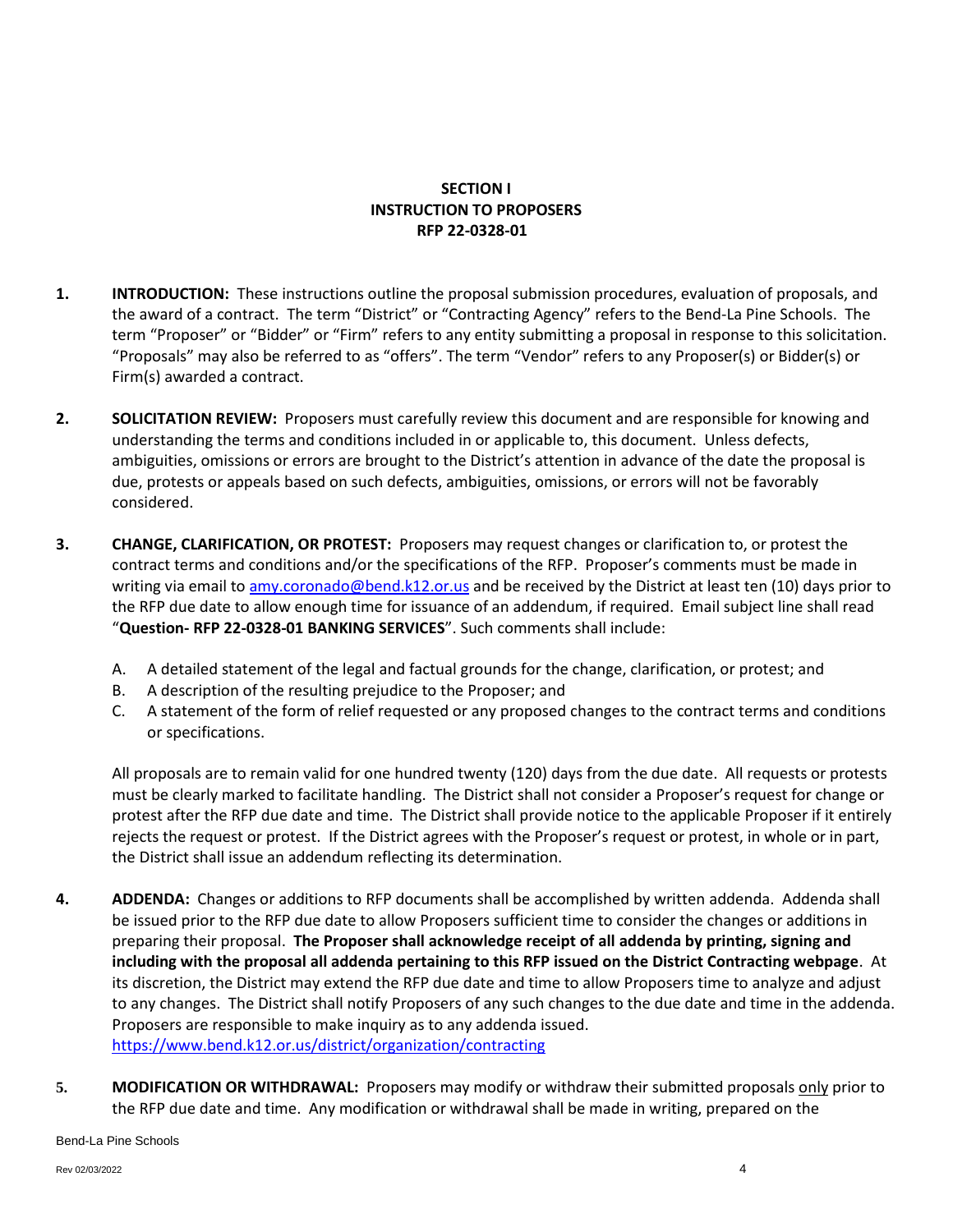Proposer's letterhead, signed by an authorized representative of the Proposer, and shall state the action requested (e.g., the modified proposal supersedes the prior proposal; the submitted proposal is withdrawn). Modifications or withdrawals must be submitted via email t[o amy.coronado@bend.k12.or.us.](mailto:amy.coronado@bend.k12.or.us)

- **6. SUBMITTING PROPOSALS:** Proposers are solely responsible for delivering proposals in the designated manner to the designated delivery point prior to the RFP due date and time. Proposers must submit one (1) original proposal electronically t[o amy.coronado@bend.k12.or.us.](mailto:amy.coronado@bend.k12.or.us)
	- A. To ensure proper identification and handling, proposals shall be submitted electronically with the subject line to read "**RFP 22-0328-01 BANKING SERVICES**".
	- B. Facsimile proposals will not be accepted.
	- C. The District shall not be responsible for the premature opening or failure to open a proposal that is not properly addressed and identified.
- **7. MINIMAL SUBMITTAL REQUIREMENTS:** See Section IV Proposal Submittal Procedures for minimal submittal requirements.

# **8. RECEIVING PROPOSALS:**

- A. Each proposal will be time-stamped per the time received via email and held with the contract manager until the due date. The District shall not be responsible for the premature opening or failure to open a proposal that is not properly addressed and/or identified.
- B. Failure to submit proposals in the specified format shall be considered just cause for rejection of the proposal at the sole discretion of the District.
- C. When the proposal due date and time has passed, the District will cause the proposals to be opened and recorded. The number of proposals received, the identity of Proposers, or the contents of a proposal will not be disclosed to the public until all proposals are evaluated and recommendation for award has been determined.
- **9. LATE PROPOSALS:** Proposals received after the specified due date and time shall not be considered and shall be held unopened by the District until after the award of the contract. The District shall make no concessions regarding any form of conveyance of the proposal document even when timely delivery of the proposal fails through no fault of the Proposer. The District reserves the right, at its discretion, to consider proposals that have been delayed or mishandled by the District.

# **10. PROPOSAL ACCEPTANCE:**

- A. By signing and returning a Proposal, the Proposer acknowledges it has read and understands the terms and conditions contained in the RFP and Proposal Document and that it accepts and agrees to be bound by the terms and conditions of the RFP and Proposal Document.
- B. A Proposer's proposal shall be firm, irrevocable, valid and binding on the Proposer for not less than one hundred twenty (120) days from the Proposal due date and time unless otherwise specified. The District may request either orally or in writing that a Proposer extend the time for acceptance.
- **11. CANCELLATION/REJECTION OF PROPOSALS:** The District may cancel the solicitation if such cancellation is in the best interest of the District. The District may reject for good cause any proposal:
	- A. That is not in compliance with prescribed RFP procedures and requirements; or
	- B. Upon the District's written determination, it is in the public interest to do so; or
	- C. If the Proposer is not responsible, e.g., the Proposer has failed to perform under some other contract of a similar nature with the District; or
	- D. If the proposal is not signed in ink; or
	- E. When the Proposer fails to supply a proposal security or performance bonds, specifications, samples, descriptive literature, references, etc., when such is required or requested; or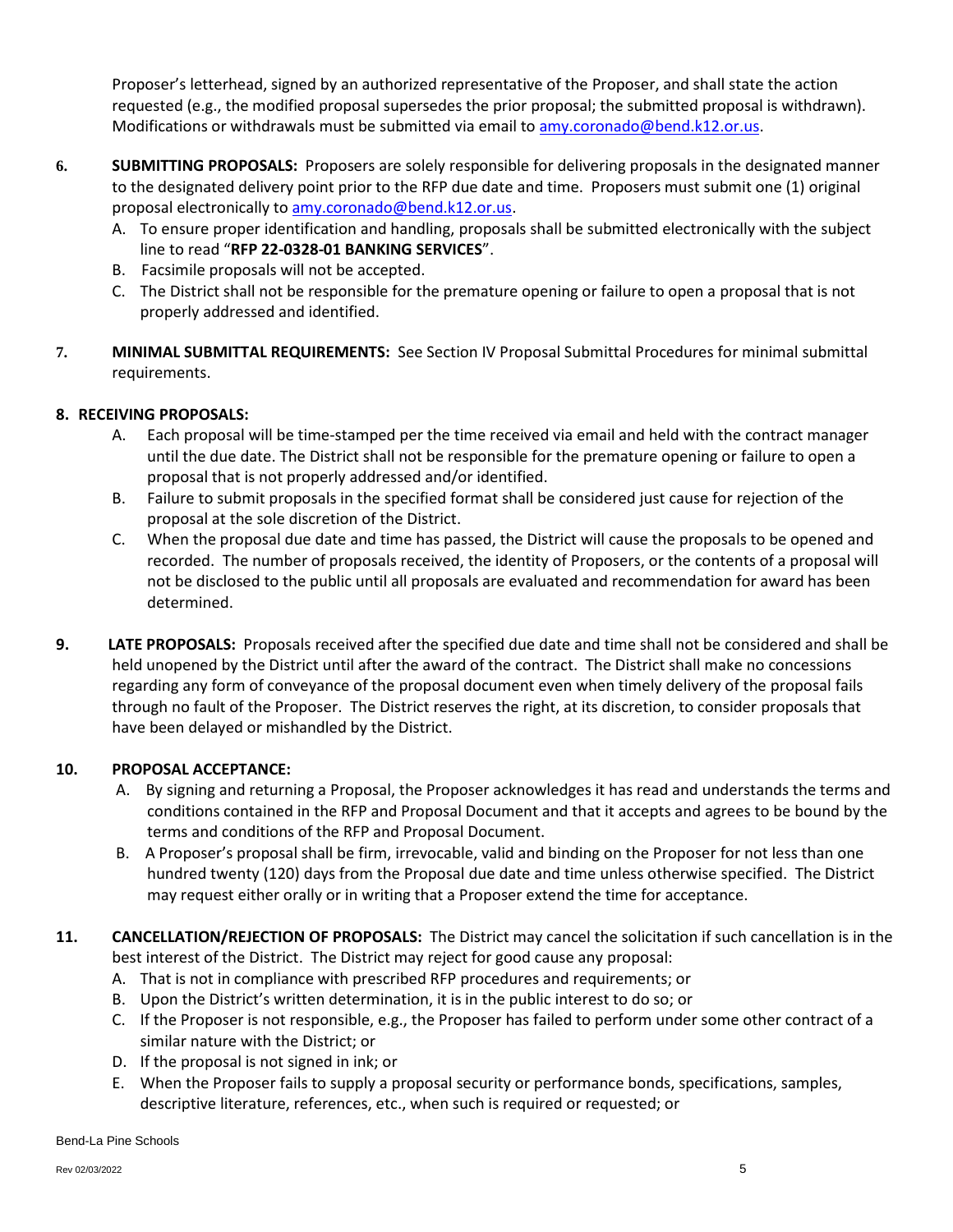- F. When the Proposer fails to include acknowledgement of all addenda issued; or
- G. When the proposal contains an alteration or erasure, which is not initialed by the signer.
- **12. MISTAKES BY PROPOSER:** The District has the authority to waive any and all minor deviations, informalities or inadvertent nonjudgmental mistakes on any proposal. Such mistakes must be a matter of form, rather than substance, that is clearly evident regarding the proposal or an insignificant mistake that can be waived or corrected promptly without prejudice to other Proposers or the District. Errors in judgment made in a proposal by a Proposer shall not be waived.
- **13. RESPONSIVE/REPONSIBLE PROPOSER:** A responsive proposal is one that conforms in all-material respects to the RFP. The District reserves the right to waive technicalities or minor informalities in determining a Proposer's responsiveness. A responsible Proposer is a person or firm that has the capability in all respects to perform fully the contract requirements, as well as the tenacity, perseverance, expertise, integrity, reliability, capacity, facilities, equipment, staff, and credit that will assure good faith performance.
- **14. CLARIFICATION OF RESPONSES:** District reserves the right to request clarification of any item in a firm's proposal or to request additional information necessary to properly evaluate a particular proposal. All requests for clarification and responses shall be in writing. Except for requests and responses related to a clarification necessary to evaluate whether a proposal has met minimum requirements, all requests for clarification and responses shall be provided to each evaluation committee member.
- **15. REFERENCES:** References are required as part of the response to this solicitation. Please refer to Section IV for required references to be provided with proposal submissions. Failure to provide references as specified shall be grounds for rejection of proposal. District reserves the right to investigate references including customers other than those listed in proposer's submission. Investigation may include past performance of any proposer with contractual obligations, its completion or delivery of a project on schedule, and its lawful payment of employees and workers.
- **16. PUBLICITY:** News releases pertaining to this project will not be made without prior approval by, and in coordination with, the Communications Director of the District.
- **17. COLLUSION:** A Proposer submitting a Proposal hereby certifies that no officer, agent or employee of District has a pecuniary interest in this Proposal; that the Proposal is made in good faith without fraud, collusion or connection of any kind with any other Proposer and that the Proposer is competing solely in its own behalf without connection with, or obligation to, any undisclosed person or firm.

### **18. RECYCLED MATERIALS AND SUSTAINABLE PRODUCTS AND PROCESSES:**

- A. Use of recycled materials:
	- Contractor shall use recycled and recyclable products to the maximum extent economically feasible during the performance of the Contract.
- B. Preference for recycled materials: As required by Law, the District shall prefer materials or supplies manufactured from recycled materials if the recycled product is available, and it meets the requirements set forth in the Specifications.
- C. Sustainable practices and products:

The District supports and encourages the use of sustainable products by the Contractor. To contribute to a clean environment for present and future generations, Contractor shall utilize sustainable products to the maximum extent feasible during the performance of this Contract. Products and practices utilized by the Contractor shall be based upon long-term environmental impact, social costs, and operational costs.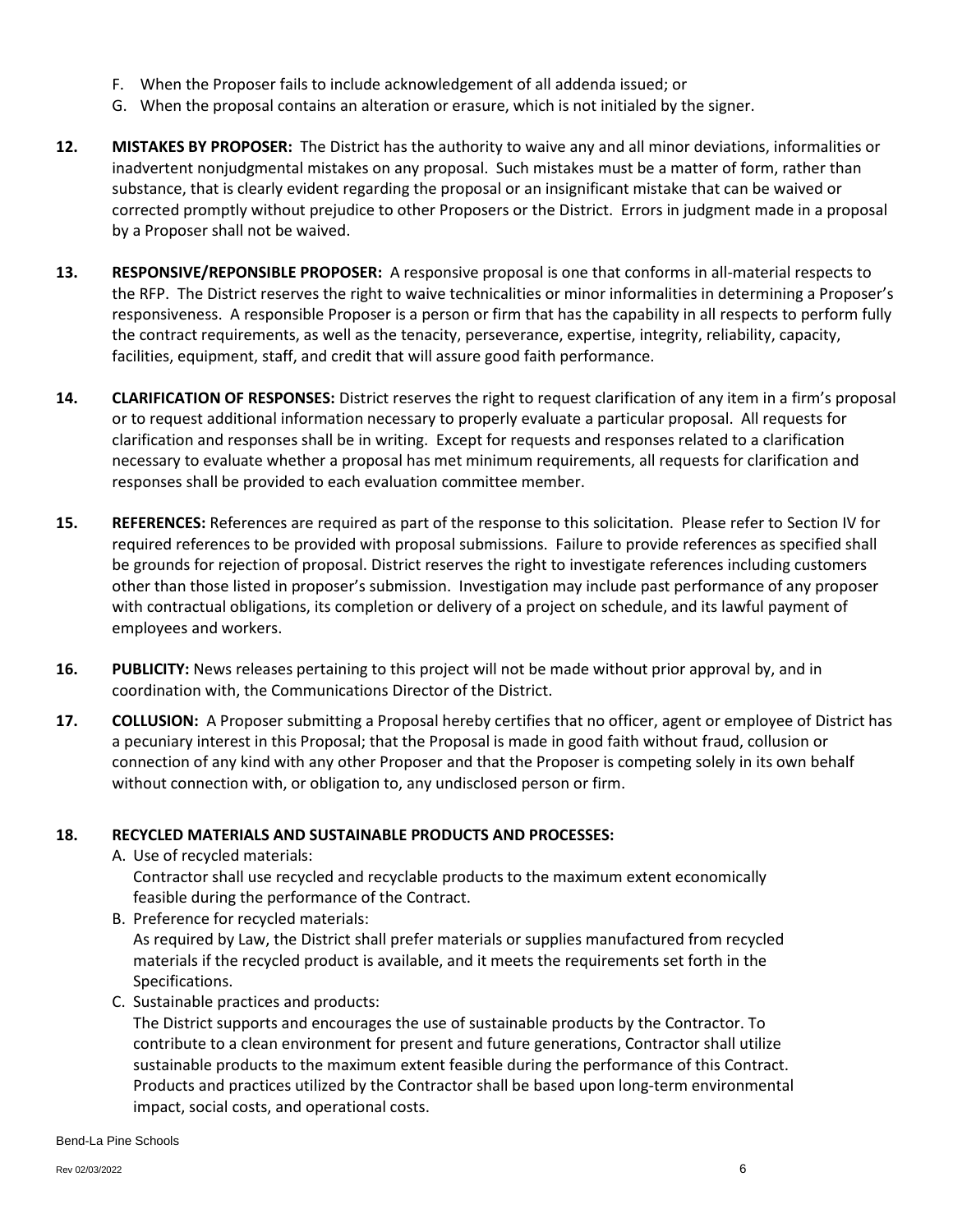**19. CONFIDENTIALITY:** The District is subject to the Oregon Public Records Law (ORS 192.410 to 192.505), which requires the District to disclose all records generated or received in the transaction of District business, except as expressly exempted in ORS 192.501, 192.502, or other applicable law. Examples of exemptions that could be relevant include trade secrets (ORS 192.501 (2)) and computer programs (ORS 192.501(15)). The District will not disclose records submitted by a Proposer that are exempt from disclosure under the Public Records Law, subject to the following procedures and limitations.

All pages containing the records exempt from disclosure shall be marked "confidential" and segregated in the following manner:

- A. It shall be clearly marked in bulk and on each page of the confidential document.
- B. It shall be kept separate from the other RFP documents in a separate document.
- C. Where this specification conflicts with other formatting and response instruction specifications, this specification shall prevail.
- D. Where such conflict (in C. above) occurs, the proposer is instructed to respond with the following: "Refer to confidential information enclosed."
- E. This statement (in D. above) shall be inserted in the place where the requested information was to have been placed.

Proposers who desire that additional information be treated as confidential must mark those pages as "confidential", cite a specific statutory basis for the exemption, and the reasons why the public interest would be served by the confidentiality. *The entire RFP cannot be marked confidential, nor, shall any pricing. Should an RFP be submitted in this manner, no portion of it can be held as confidential unless that portion is segregated in the above manner and meets the above criteria.*

Notwithstanding the above procedures, the District reserves the right to disclose information that the District determines, in its sole discretion, is not exempt from disclosure or that the District is directed to disclose by the District Attorney or a court of competent jurisdiction. Prior to disclosing such information, the District will notify the Proposer. If the Proposer disagrees with the District's decision, the District may, but is not required to enter into an agreement not to disclose the information so long as the Proposer bears the entire cost, including reasonable attorney's fees, of any legal action, including any appeals, necessary to defend or support a no-disclosure decision.

### **20. METHOD OF AWARD:**

- A. The contents of the proposal of the successful Proposer(s) will become contractual obligations if an award is made. Failure of the successful Proposer to accept any contractual obligations may result in cancellation of the award.
- B. A contract and/or licensing agreement shall be awarded to the responsible Proposer that submits the most responsive proposal, which meets and complies with all solicitation requirements as determined by the evaluation factors, provided that the proposal is reasonable and it is in the best interest of the District to accept it.
- C. A Notice of Intent to Award (NIA) will be published after the evaluation process is complete. Public notice of award will be made by posting the NIA on the District's website.
- **21. PROPOSER PREFERENCE:** In determining the lowest responsible Proposer, the District shall, for the purpose of awarding the contract, add a percent increase on the proposal of a non-resident Proposer equal to the percent, if any, of the preference given to that Proposer in the state in which the Proposer resides. Each Proposer must identify whether the Proposer is a "Resident Bidder" as defined in ORS 279A.120(1).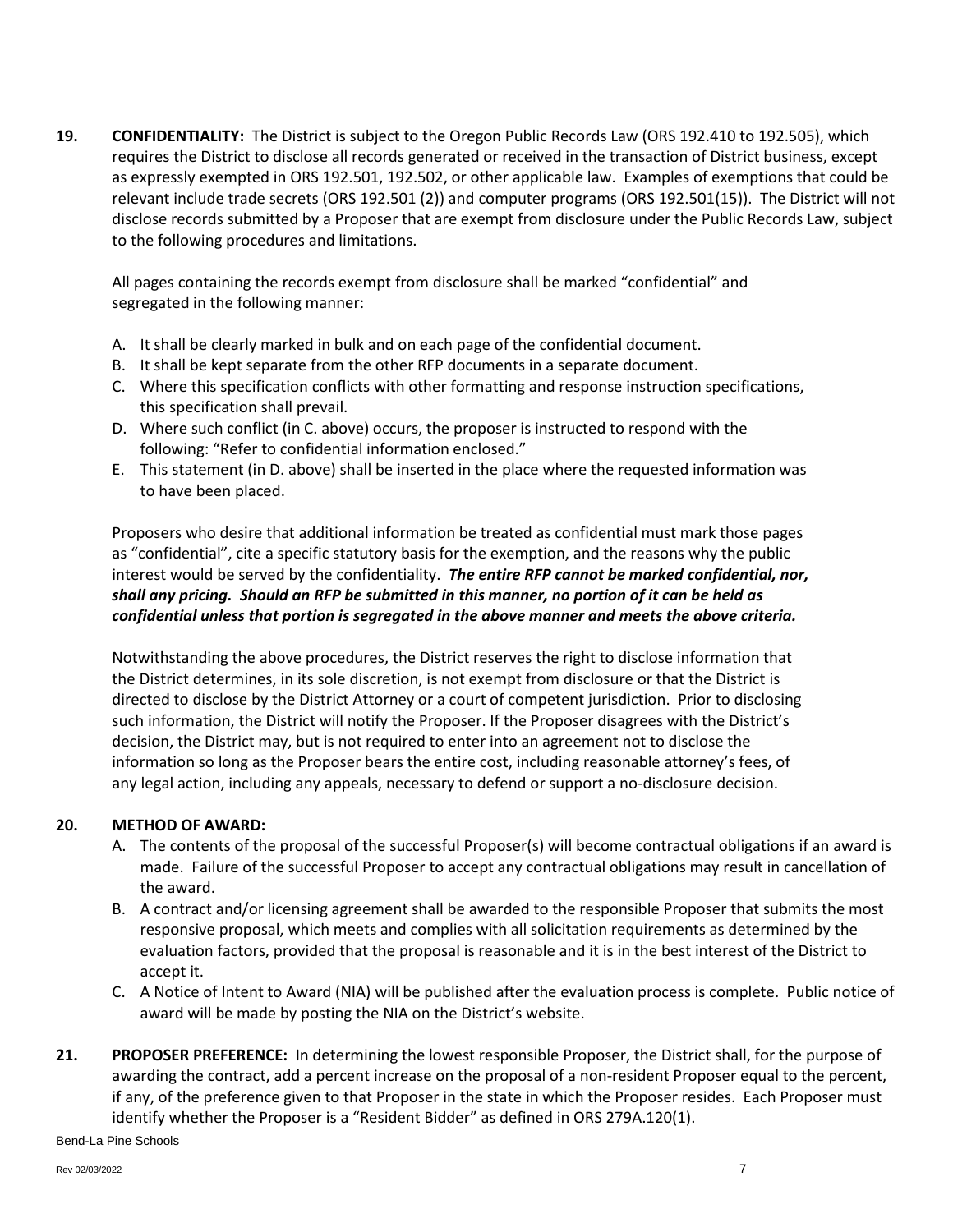## **22. EVALUATION AND AWARD:**

# A. Evaluation.

- 1. The District shall review proposals to determine whether a proposal is responsive and/or a Proposer is responsible. The District will award a contract only to a responsible Proposer with a responsive proposal.
- 2. Responsible proposers whose proposal the contracting agency determines in writing is the most advantageous to the contracting agency based on the evaluation process and evaluation factors described in the request for proposals, applicable preferences described in ORS 279A.120 and 279A.125 and, when applicable, the outcome of any negotiations authorized by the request for proposals, will be awarded the contract.
- 3. Unless expressly authorized, Proposers shall not make their proposal contingent upon the District's acceptance of any specifications of contract terms that conflict with or are in addition to those in this Proposal.
- 4. Per ORS 279B.060 (8) (a-h), (9):

 (8) For purposes of evaluation, when provided for in the request for proposals, the contracting agency may employ methods of contractor selection that include, but are not limited to:

(a) An award or awards based solely on the ranking of proposals;

 (b) Discussions leading to best and final proposals, in which the contracting agency may not disclose private discussions leading to best and final offers;

 (c) Discussions leading to best and final offers, in which the contracting agency may not disclose information derived from proposals submitted by competing proposers;

- (d) Serial negotiations, beginning with the highest ranked proposer;
- (e) Competitive simultaneous negotiations;

 (f) Multiple-tiered competition designed to identify, at each level, a class of proposers that fall within a competitive range or to otherwise eliminate from consideration a class of lower ranked proposers; (g) A multistep request for proposals requesting the submission of unpriced technical submittals, and then later issuing a request for proposals limited to the proposers whose technical submittals the contracting agency had determined to be qualified under the criteria set forth in the initial request for proposals; or

 (h) A combination of methods described in this subsection, as authorized or prescribed by rules adopted under ORS 279A.065.

- (9) Revisions of proposals may be permitted after the submission of proposals and before award for the purpose of obtaining best proposals or best and final proposals.
- B. Award.
	- 1. The District shall award the contract to the responsible Proposer that submits the most responsive proposal, which meets and complies with all solicitation requirements as determined by the evaluation factors, provided that the proposal is reasonable and it is in the best interest of the District.
	- 2. After the evaluation process is complete, the District shall provide written notice to all Proposers of the District's intent to award the Contract (Notice of Intent to Award – NIA). Public notice of award will be made by posting the NIA on the District's website. The District's award shall not be final until the latter of the following:
		- (a) Seven (7) days after the date of the NIA, unless otherwise provided; or
		- (b) Until the District provides a written response to all timely-filed protests (if any) denying the protest and affirming the award. See the Aggrieved Proposer clause for more on protests.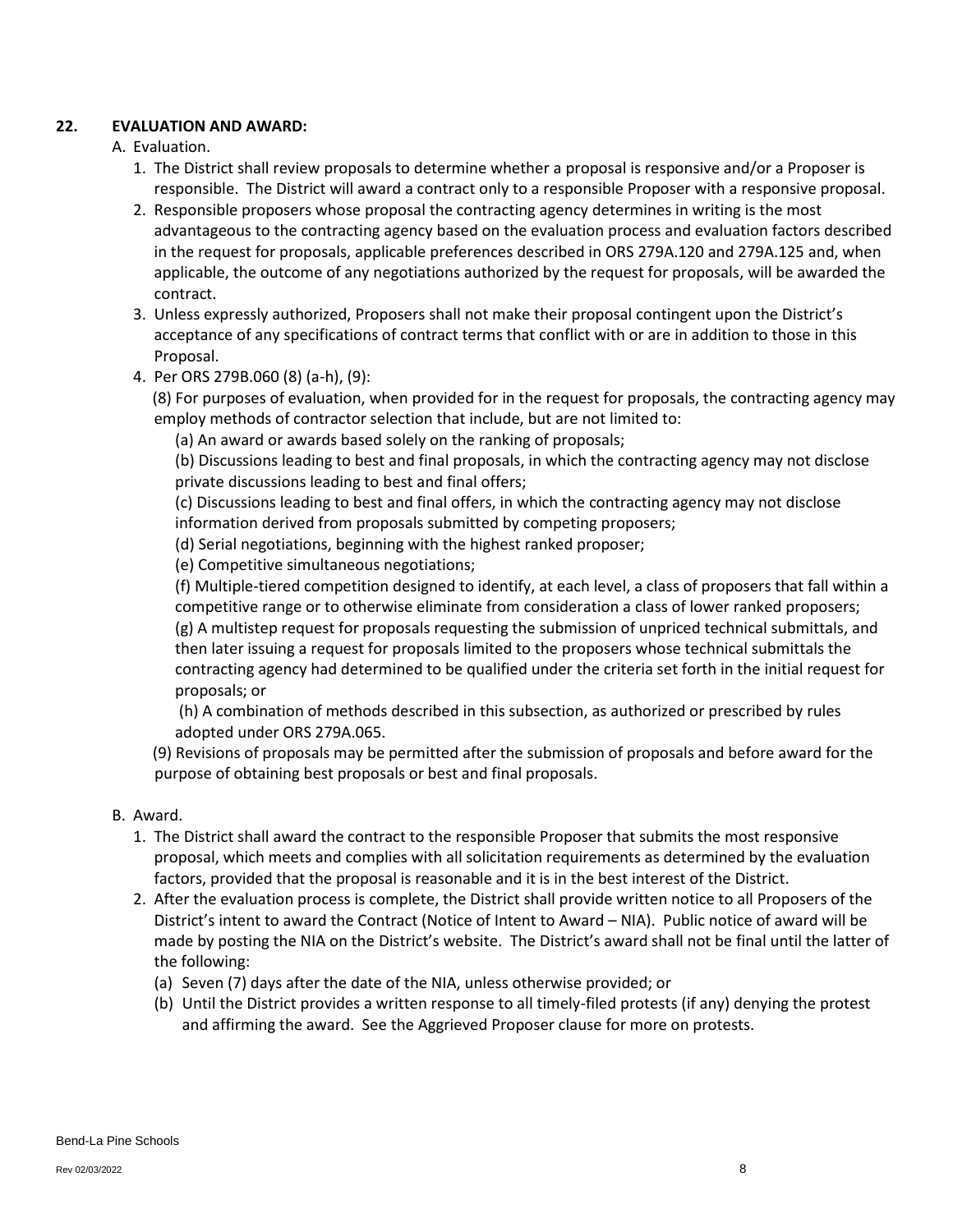- **23. AGGRIEVED PROPOSERS:** Any adversely affected Proposer may submit a written protest of the District's Notice of Intent to Award (NIA). Protest(s) must be received no later than 12:00 noon on the seventh (7th) calendar day after the NIA is published.
	- A. A Proposer is only adversely affected if the Proposer is eligible for award of the contract. The protesting Proposer must claim that the selected Proposer is ineligible for award:
		- 1. Because their proposal was non-responsive; or
		- 2. The District committed a substantial violation of a provision in the RFP document or of an applicable administrative rule and the protesting Proposer was unfairly evaluated and would have, but for such substantial violation, been the selected Proposer.
	- B. The written protest must include the name of the person submitting the protest, the name of the Proposer represented by that person, the specific RFP including the solicitation number that is being appealed, and a detailed explanation of the reasons (facts of evidence) for the appeal in accordance with 23A above.
	- C. The District shall not consider a protest that is submitted after the established time period.
	- D. The aggrieved Proposer must serve all other Proposers with notice of its appeal to allow for rebuttal.
	- E. Failure to give written notice of appeal to the District as provided herein constitutes a waiver by the aggrieved Proposer of any objections to the NIA.
	- F. Disagreement with the proposal process is not justification for appeal.
	- G. Protest Decision: Upon receipt of any appeal, the Chief Procurement Officer or designee shall review the protest and submit a written decision to the protester within fourteen (14) calendar days of the date of receipt of the protest. The affected Proposer must take further protest to the School Board. The aggrieved Proposer must notify the Chief Procurement Officer in writing before such action is taken.

### **24. PRICES:**

- A. The Proposer shall provide a current rate sheet for services requested. Prices quoted for commodities or services must be in U.S. funds and must include applicable federal duty, brokerage fees, packaging, and transportation cost to the FOB point specified so that, upon transfer of title, the commodity can be utilized or the services can be provided without further cost.
- B. Prices quoted must be exclusive of federal, state, and local taxes. If the Proposer believes that certain taxes are payable by the District, the Proposer may list such taxes separately, directly below the unit prices for the affected item.
- **25. ACCEPTANCE PERIOD:** All proposals submitted shall remain in force for a period of one hundred twenty (120) days in order to provide time for evaluation of proposals received and approval of proposed awards. The District shall request in writing any extension of this one hundred twenty (120) day acceptance period.
- **26. PROPOSAL PREPARATION COSTS:** The District is not liable for any costs incurred by the Proposers in preparation of the Proposal.
- **27. CONTRACT FUNDING:** Award in part or in whole is contingent upon available funding. In the event adequate funds are not appropriated and allocated by the District's Board of Directors, the District reserves the right to cancel fixed quantity, multi-year term or requirements contracts at no penalty.
- **28. CONFLICTING TERMS:** In the event that the Special Terms and Conditions (Section III) conflict with the General Provisions (Section II) or the Instructions to Proposers (Section I), the Special Terms and Conditions shall take precedence.
- **29. SAFETY:** The vendor shall comply with all application provisions of the Occupational Safety and Health Act throughout the duration of the specified work.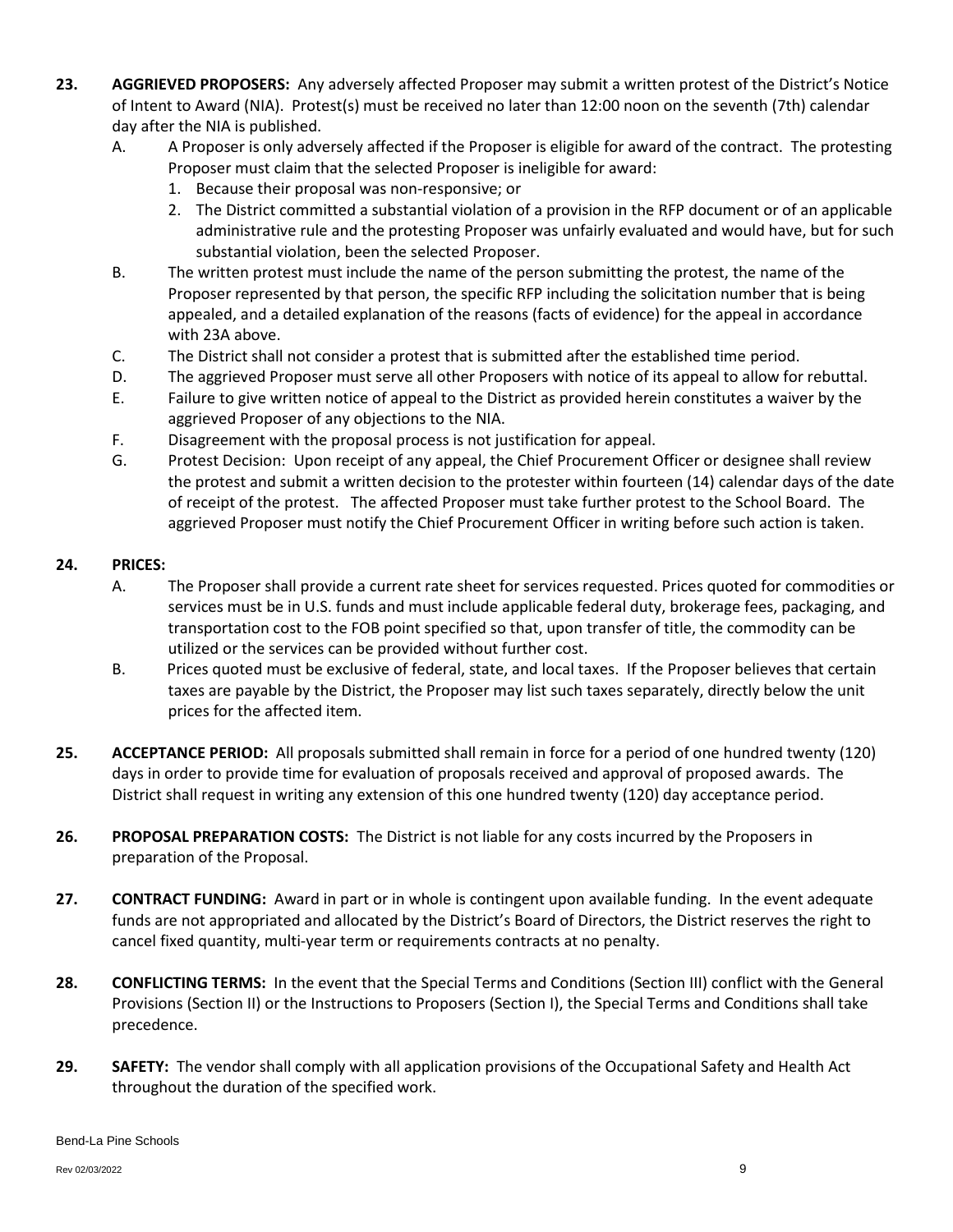## **SECTION II GENERAL PROVISIONS RFP 22-0328-01**

- **1. ACCEPTANCE:** Signature on an Agreement shall constitute Acceptance of the proposal including all the terms and conditions specified in the solicitation. Receipt of a fully executed Agreement shall cause initiation of performance by the Vendor. Acceptance is limited to the terms stated herein. Any additional or different terms and conditions proposed by the Vendor are rejected unless expressly agreed to in writing by an authorized representative of the District's Purchasing Department.
- **2. APPLICABLE LAW AND DISPUTES:** Any dispute with respect to this proposal shall be governed by the Bend-La Pine School District's Administrative Regulation DJ-AR.
- **3. ASSIGNMENT:** This Agreement or any interest hereunder shall not be assigned or transferred by the Vendor without the prior written consent of the District. The District shall not consent to any proposed assignment unless and until the Vendor furnishes the District with two (2) executed copies of the assignment.
- **4. BANKRUPTCY:** The District may terminate this Agreement in whole or in part by written or telegraphic notice: A. If the Vendor shall become insolvent or makes a general assignment for the benefit of creditors: or
	- B. If a petition under any bankruptcy act or similar statue is filed by or against the Vendor and is not vacated
	- within ten (10) days after it is filed. Termination under this clause shall be in accordance with "Termination for Default" clause.
- **5. COMPLIANCE WITH FEDERAL, STATE AND LOCAL LAWS:** The Vendor shall comply with all applicable Federal, State and Local laws and ordinances and all lawful orders, rules and regulations hereunder, including the applicable provisions of the Fair Labor Standards Act, the Occupational Safety and Health Act of 1970, the Federal Civil Rights Act of 1964, the Equal Employment Opportunity Act, and all regulations and standards and any amendments issued pursuant thereto. The District shall have the right to immediately terminate this agreement if the Vendor fails to comply with such acts and regulations.
- **6. IDENTIFICATION OF VENDOR'S EMPLOYEES:** The Vendor shall be responsible for furnishing to each employee and for requiring each employee engaged on the work site to display such identification as may be approved by the District.
- **7. VENDOR'S TAX ID NUMBER:** If goods or services procured through the RFP must be included on a Miscellaneous Tax Statement, as described in the Internal Revenue Code, a valid tax identification number must be provided to the District before payment will be made. Awarded Vendor must complete a W9 form.
- **8. INSURANCE:** Before commencing work, Vendor shall procure and maintain insurance with an insurance carrier satisfactory to the District. Certificates of such insurance issued by the Vendor's insurance carrier shall be filed with District before commencement of work. District shall be additionally insured on auto and liability policies:
	- A. WORKER'S COMPENSATION AND EMPLOYER'S LIABILITY: As required by statute.
	- B. COMPREHENSIVE AUTOMOBILE LIABILITY including owned, non-owned and hired vehicles: \$1,000,000.00 Combined Single Limit Bodily Injury and Property Damage any one occurrence and in the aggregate.
	- C. COMMERCIAL GENERAL LIABILITY to include premises operations, independent Vendors, products/completed operations, and blanket contractual: \$2,000,000.00 Combined Single Limit Bodily Injury, Property Damage, and personal injury-any one occurrence and with an annual aggregate limit of \$4,000,000.00.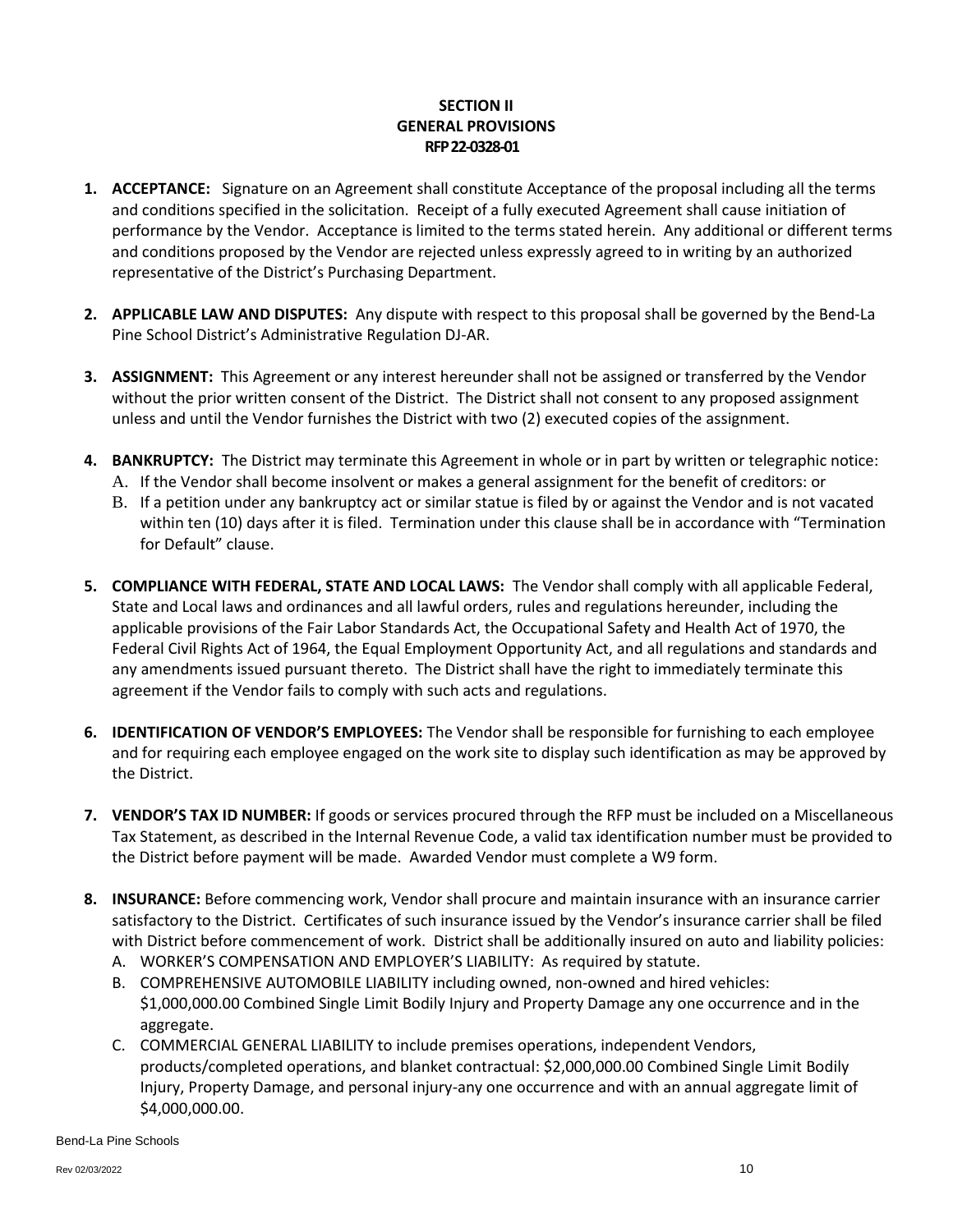- D. PROFESSIONAL LIABILITY INSURANCE covering errors and omissions of Vendor and employees with a limit of \$2,000,000.00 per occurrence with an annual aggregate limit of \$4,000,000.00.
- E. Certificates of Insurance shall be issued to Administrative School District No.1, 520 NW Wall Street, Bend, OR 97703.
- F. The Vendor agrees to pay for the insurance specified and agrees to provide the District with a thirty (30) days' notice of cancellation if non-renewal occurs during the agreement period.
- **9. DELAYS:** The Vendor shall not be liable for any delays in delivery caused by circumstances beyond its control including acts of God or of the public enemy, acts of the United States Government, fire, floods, epidemics, quarantine restrictions, strikes, or embargoes. When any delays in delivery will occur or are anticipated the Vendor should immediately give notice thereof to the District.
- **10. INDEMNIFICATION:** Except for claims arising out of acts caused by the sole negligence of the District, its agents, servants or employees, the Vendor, and employees of such, agrees to indemnify and hold harmless the District, its agents, servants, and employees, from acts or omissions of any nature whatsoever of the Vendor, its agents, servants, and employees, causing injury to, or death of person (s) or damage to property arising out of services provided and from any expense incident to the defense of the District there from. The Vendor agrees to hold the District harmless from and to defend it against, any and all claims arising out of this Agreement.
- **11. NON-DISCRIMINATION:** The Vendor shall comply with the applicable provisions of the Federal Civil Rights Act of 1964 and all Amendments thereto and the Equal Employment Opportunity Act and all amendments thereto, the Bend – La Pine Schools Administrative Regulations, and all regulations issued hereunder by the Federal and State governments. If the Vendor fails to comply with such acts and regulations, the District shall have the right to immediately terminate this Agreement.
- **12. NO WAIVER OF CONDITIONS:** The District's failure to insist upon strict compliance shall not be deemed to be a waiver of any right and waiver of a right under this Order shall not constitute a waiver of any other right or waiver of any other default under this Order.
- **13. CHANGES:** The District may, at any time, and from time to time by written order from the District's Purchasing Department to the Vendor, make changes in any one or more of the following: (a) method of shipment, packing, or delivery of materials or service; (b) time and/or place of delivery or training; (c) the quantity of items ordered; and (d) services performed. If such change causes an increase or decrease in the price of the Order or the time required to perform, an equitable adjustment shall be made and the Order modified in writing accordingly. Any claim by the Vendor hereunder must be asserted in writing within fifteen (15) days from the date the change is ordered. Whether made pursuant to this clause or by mutual agreement, changes shall not be binding upon the District, except when confirmed in writing by a member of the District's Purchasing Department.
- **14. TERMINATION FOR CONVENIENCE:** The District may terminate a contract, in whole or in part without showing cause upon giving written notice to the Vendor. The District shall pay all reasonable costs incurred by the Vendor up to the date of termination. The Vendor will not be reimbursed for any anticipatory profits, which have not been earned up to the date of termination.
- **15. NO MODIFICATION OF ORDER**: The terms and conditions contained in this order may not be added to, modified, superseded or otherwise altered except by a written modification signed by an authorized representative of the District's Purchasing Department.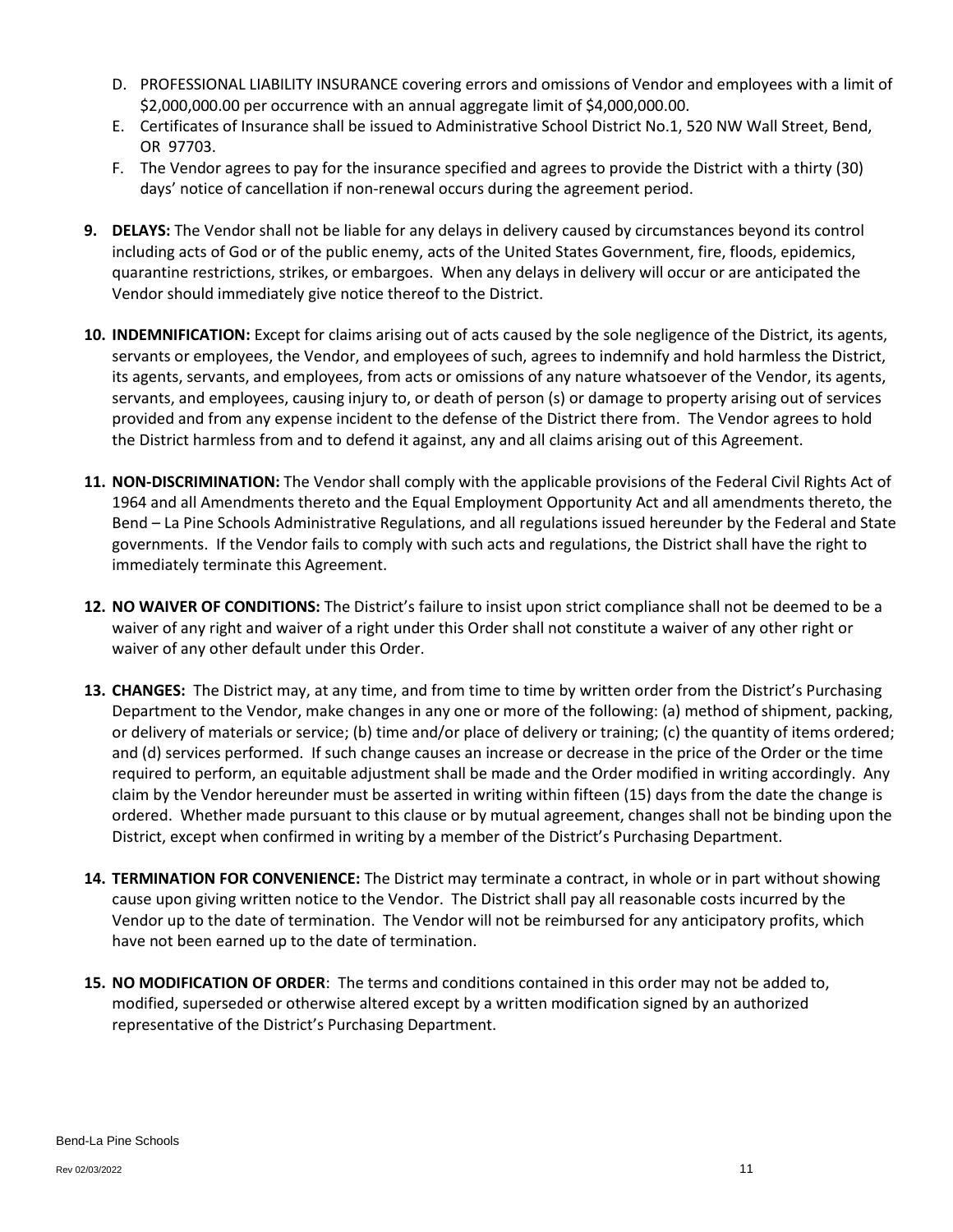### **16. TERMINATION FOR DEFAULT:**

- A. The District may, at its option, terminate or cancel an agreement, for any material violation of the provisions of the Agreement. Such provisions generally include, but are not limited to:
	- 1. Standard terms and conditions included in all Contracts
	- 2. Product or service specifications
	- 3. Delivery or completion requirements; or
	- 4. Pricing and price escalation/de-escalation clauses
- B. The District's termination of an agreement or of a Vendor's performance shall not restrict or abrogate any other remedy available to the District that is provided either by law or under the Agreement, unless other remedies are expressly limited by the terms of the Agreement.
- C. Unless otherwise agreed upon in the Agreement, the District will provide the Vendor written notice of its intent to terminate the Agreement or the Vendor's performance. If the Vendor provided a performance and payment bond, the surety shall also be provided with a copy of the notice of termination. Unless otherwise provided in the Agreement, the notice shall include:
	- 1. The effective date of termination (which may be the date of notice receipt);
	- 2. The grounds for termination,
	- 3. Notice of the time (if any) in which the District will permit the Vendor to correct the failure to perform.
- **17. STANDARD SERVICES CONTRACT:** Proposers are advised to thoroughly review and familiarize themselves with the standard contract incorporated as Attachment A.
- **18. NEGOTIATION WITH AWARDED CONTRACTOR:** The District reserves the right to negotiate final contract terms with the awarded contractor to the fullest extent allowed by law and as in the best interest of the District.
- **19. COMPLIANCE WITH DEBAREMENT AND SUSPENSION**: The proposer warrants and certifies that neither it nor any of its principal employees is currently listed on the General Services Administration's List of Parties Excluded from Federal Procurement or Nonprocurement Programs ("the List"). Proposer further warrants and certifies that, if either it or any of its principal employees becomes listed on the List during the performance of the contract to be awarded pursuant to this RFP, then Bank shall immediately inform the District in writing
- **20. CONFLICT OF INTEREST**: By filing a proposal, each proposer thereby certifies that no officer, agent, or employee of the District has a pecuniary interest in this proposal or has participated in contract negotiations on behalf of the District; that the proposal is made in good faith without fraud, collusion, or connection of any kind with any other proposer for the same request for proposals; the proposer is competing solely on its own behalf without connection with, or obligation to, any undisclosed person or firm.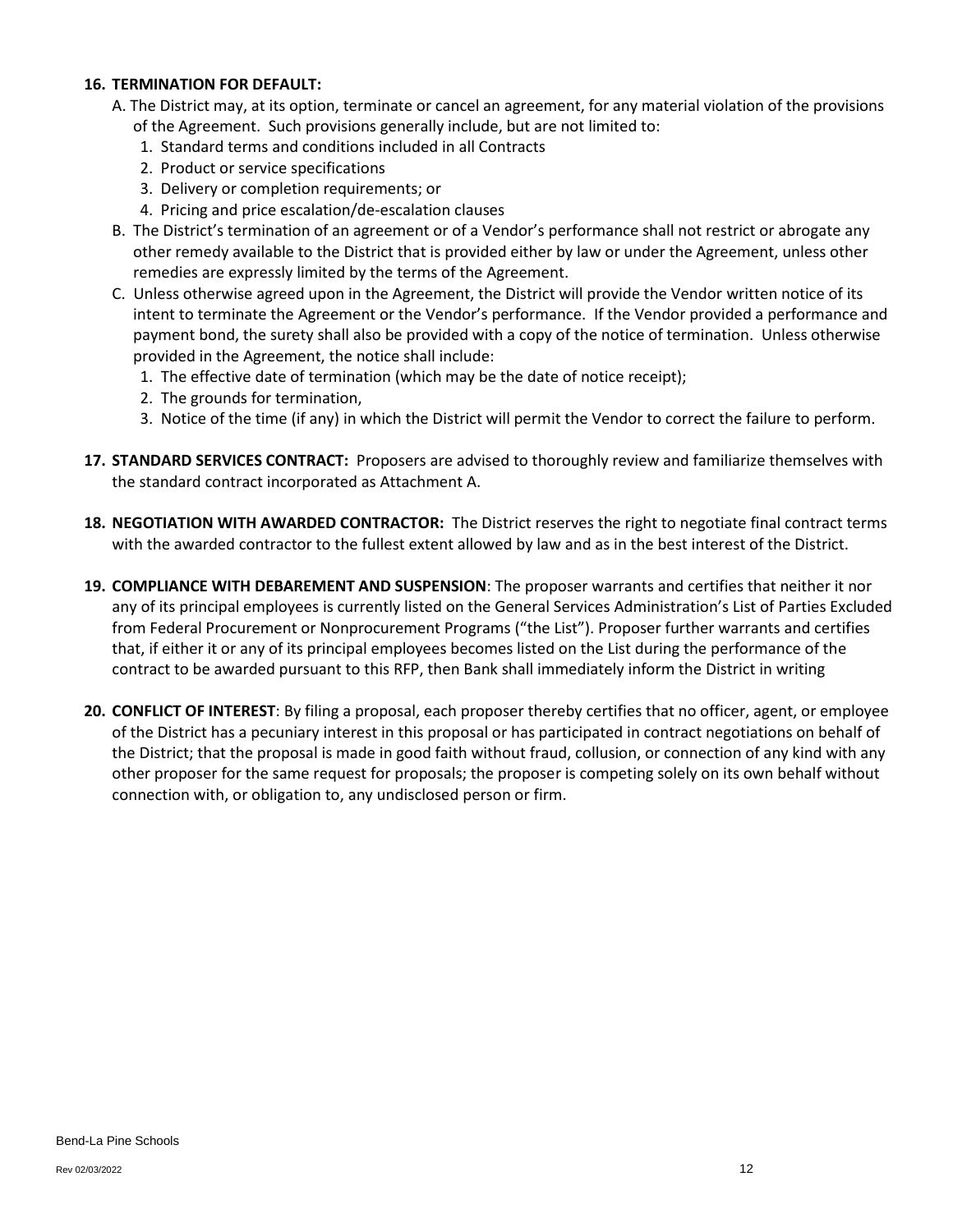# **SECTION III SCOPE OF SERVICES RFP 22-0328-01**

- **1. PURPOSE OF RFP:** Bend-La Pine Schools ("District") is issuing a Request for Proposals (RFP) for banking services. The District invites qualified commercial banking institutions to submit proposals for the provision of those services according to the requirements set forth in this document. Our objective is to select the firm best qualified to provide Banking Services to the District. Firms with comprehensive knowledge, understanding and ability to support the District's needs are encouraged to participate in the RFP process. Firms should have expertise in banking technology, innovation, and be prepared to demonstrate the ability to meet the following requirements as specified herein.
- **2. CONTRACT TERM:** The District intends to award the successful Vendor a contract for an initial term of five (5) fiscal years with the option to extend for five (5) additional one (1) year periods or one (1) additional five (5) year term.
- **3. AGENCY BACKGROUND:** Bend-La Pine Schools is the fifth largest school district in the State of Oregon. Located entirely in Deschutes County, the District covers approximately 1,700 square miles serving Bend, La Pine, Sunriver and surrounding communities. Bend-La Pine Schools serves more than 18,300 students in kindergarten through grade twelve and currently operates nineteen elementary schools, seven middle schools and seven high schools. The District also supports additional programs and Bend-La Pine Online.

We maintain a total of 5 reporting funds, of which 4 are governmental types, and one is a fiduciary fund. For reporting purposes, the modified accrual basis of accounting is used for governmental funds. We have been using Business Plus as our accounting system since 2001. Our previous years' published financial statements (ACFR) are available for inspection on our website.

[https://www.bend.k12.or.us/application/files/7516/4125/3997/2021\\_ACFR\\_Final-Web1.pdf](https://www.bend.k12.or.us/application/files/7516/4125/3997/2021_ACFR_Final-Web1.pdf)

- **4. SCOPE OF WORK:** The Bank shall be qualified to perform and demonstrate the following criteria:
	- A. **Account Structure**: The District's current banking structure includes the following major accounts:
		- 1. Fiscal account The main account where Accounts Payable and general deposit activity occurs. Estimated annual deposits are \$300 million, and consist of Local Government Investment Pool transfers, ACH deposits from Oregon Department of Education, and relatively small local deposits. Accounts Payable disbursements are approximately \$20 million per month.
		- 2. Money Market account Used for a minimum number of transfers to and from the Fiscal account to cover cash requirements. We currently maintain a target balance of \$10 million in this account.
		- 3. Payroll account Zero balance account for disbursement of payroll checks and ACH transactions. Monthly payroll disbursements average \$7 million.
		- 4. Nutrition services account Zero balance account where our 33 schools make daily deposits during the school year. The deposits are generally high volume, low dollar amounts and consist of cash and personal checks.
		- 5. Money market savings accounts- accounts to hold excess funds. Balances average \$2 million each, but varies significantly depending on time of year.
		- 6. Student body account- Zero balance account where our 33 schools make daily deposits during the school year. The deposits are generally high volume, low dollar amounts and consist of cash and personal checks.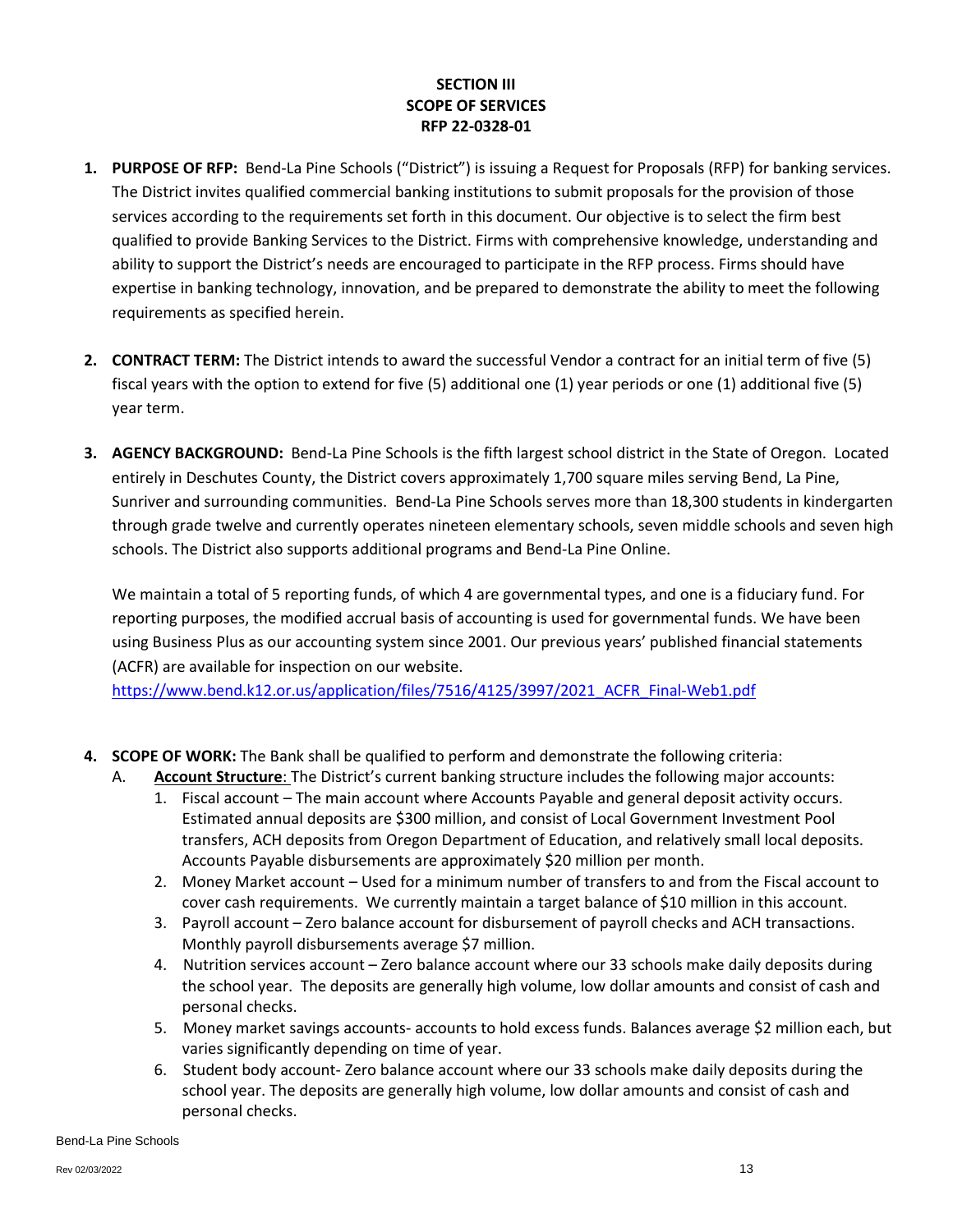7. Facilities account- Zero balance account where our 33 schools make daily deposits during the school year. The deposits are generally high volume, low dollar amounts and consist of cash and personal checks.

#### B. **General Requirements**

- A. The District requires an account structure similar to that which presently exists. The accounts must be structured in such a way as to maximize interest earnings by never allowing funds to remain idle. For this reason, a sweep or zero balance account is required for the Payroll, Nutrition Services, Student Body, and Facilities accounts.
- B. District funds in excess of FDIC- insured deposits, must be collateralized in accordance with statutory requirements for the Public Funds Collaterization Program, under ORS Chapter 295.
- C. The banking institution must be both a "sending" and "receiving" bank on the ACH System to accommodate our payroll disbursement and tax payments. The District anticipates all data will be transmitted to the Bank's processing center electronically. If electronic submission is not available, please indicate this in your proposal. The Bank must also be able to process the payroll direct deposit program, tax payments, or future payable disbursements through the NACHA. Please include the Bank's specific requirements to accomplish this in the proposal

#### C. **Description of depository services and questions to respond to in your Proposal:**

In addition to the general requirements, the following services are required, and a description of each must be included in the Bank's proposal:

- 1. Interest income must be credited monthly based on the average daily balance in each account. Explain the interest earned on each District account as applicable. If interest rates are based on a specific index, explain what the index is and indicate what interest rate would have been paid for March 31, 2021.
- 2. The District will be given credit for all deposits made at your bank on the day on which the deposit is made. Please indicate the time at which funds must be on deposit to be credited the same day. If all funds are not available for same day credit to the School District, please indicate when such funds would become available.
- 3. In order to more efficiently manage its cash flow and invest funds, the District requires the capability of online / electronic monitoring of its accounts. The District wishes to initiate repetitive outbound wire transfers and ACH electronically. We require the ability to electronically stop payment on checks, and to view cancelled checks online. Explain the Bank's security features with respect to the online system. How is access limited? If the School District chooses to initiate wire transfers electronically though the on-line system, what security measures are activated?
- 4. The date of District statements should be the last calendar day of the month and should be available online for printing within three business days of the end of the month. Further, the District requires the ability to download detail transaction information into a spreadsheet-type format.
- 5. An account analysis should be provided on each account within seven working days after the end of a calendar month. The analysis shall provide the District's account activity including the number of the various types of transactions and the costs assigned to each. Any costs shown on the account analysis not specifically listed within the Bank's cost proposal will not be considered valid under the agreement unless expressly approved by the School District.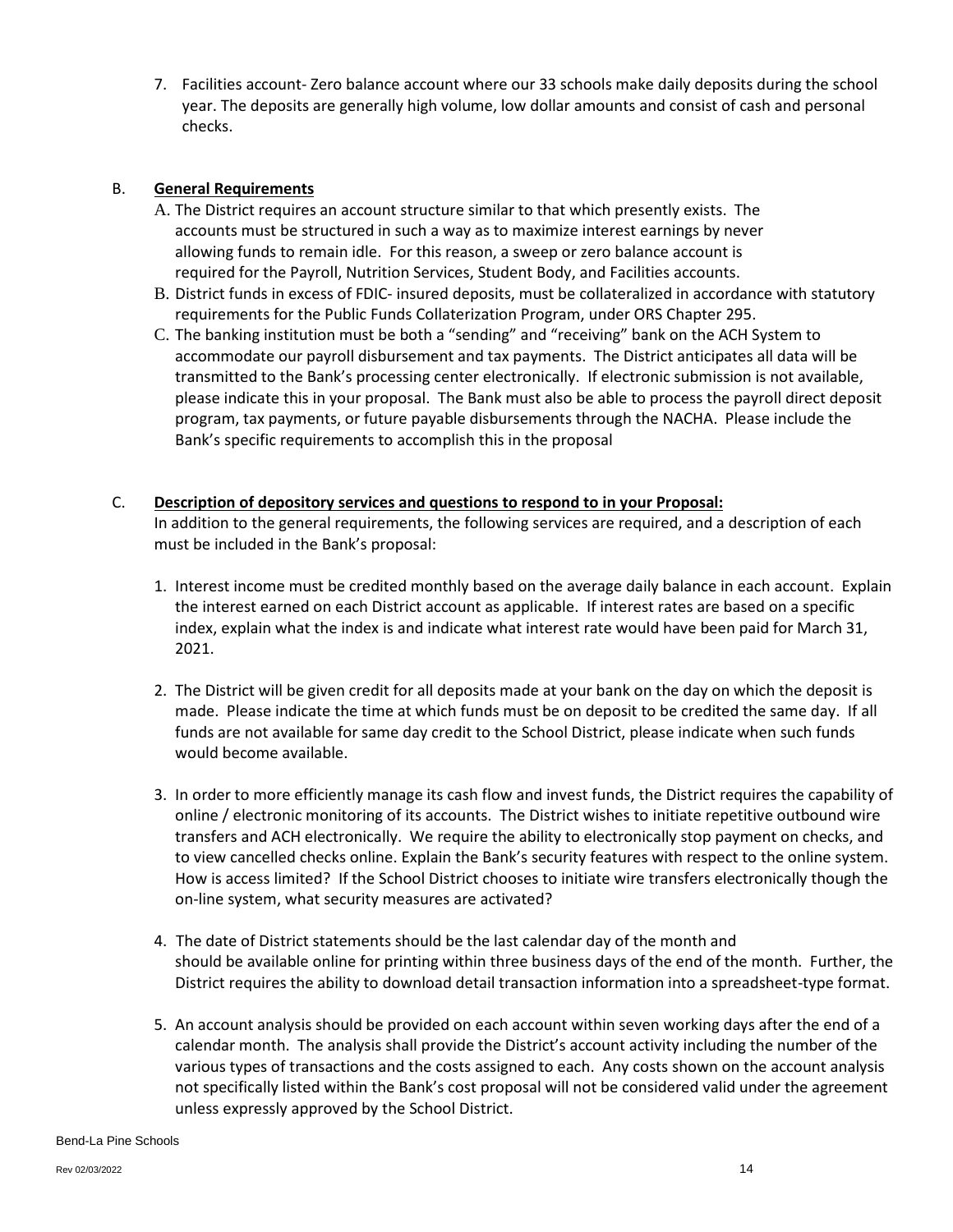- 6. The District requires Positive Pay services. We currently submit a file in the CSV format which includes check number, vendor, date, and amount. The current system matches check number, date, and amount. Positive Pay services are required for both the Fiscal and Payroll accounts. Please describe your ability to provide Positive Pay services, including the file format required, whether exceptions are managed online or via fax, and which fields in the file are matched. The District is interested in having vendor name matched in addition to check number, date, and amount.
- 7. The District proposals ACH direct deposit of payroll, and approximately 95% of our employees use these services. Employees are allowed to deposit funds into a maximum of three separate accounts. Employees are normally paid once each month., however, that frequency can change as needed or required.

Please explain the Bank's procedures for settlement, including the cutoff schedule for receiving data electronically to ensure that employee accounts are credited by 7:00 am on the pay date. Please also include a description of the time requirements for corrections, as well as the method used to initiate a correction.

- 8. Currently, the District maintains three merchant service accounts. One account is for the use of any school and incurs charges only when used, the second account is used by one of our high schools for a student store, and the third account was set up for credit card deposits into the Nutrition Services account. Please provide a description of your merchant services and indicate whether the Bank is able to provide merchant service arrangements that would meet the District's current needs as described.
- 9. The District makes deposits of funds into its accounts on a daily basis. In the event the responding bank does not have a branch located in La Pine, an armored transport service or courier service is required. The District requires that each business day, cash receipts are deposited for credit the same day. The cost for armored transport or courier service, if applicable, should be included in the cost of services provided by the institution. Only one pick-up per day is necessary, but the pick-ups will occur at multiple locations.
- 10. In the past, the District has not issued checks for which funds were not available. In the rare event that this does happen, the District requires that the bank notify the Finance Director, or designee, rather than fail to honor the check. District staff will ensure that funds are transferred to the Bank immediately to cover the overdraft.

# D. **Proposed Schedule of Implementation Plan:**

- 1. Comment on the Bank's ability to meet the timeline indicated in the RFP and present a schedule of when information to be provided by the District should be available. Provide any recommended changes to the schedule that you think are required to enhance the timeliness and quality of the relationship. The Bank must provide on-site training to our personnel for the operation and use of the bank's services and automated systems for all areas of service.
- 2. If the selected proposer is not the District's current bank, the proposer shall coordinate with District staff to ensure a smooth transition. The District anticipates that full implementation of the new agreement with take place on or before October 1, 2022.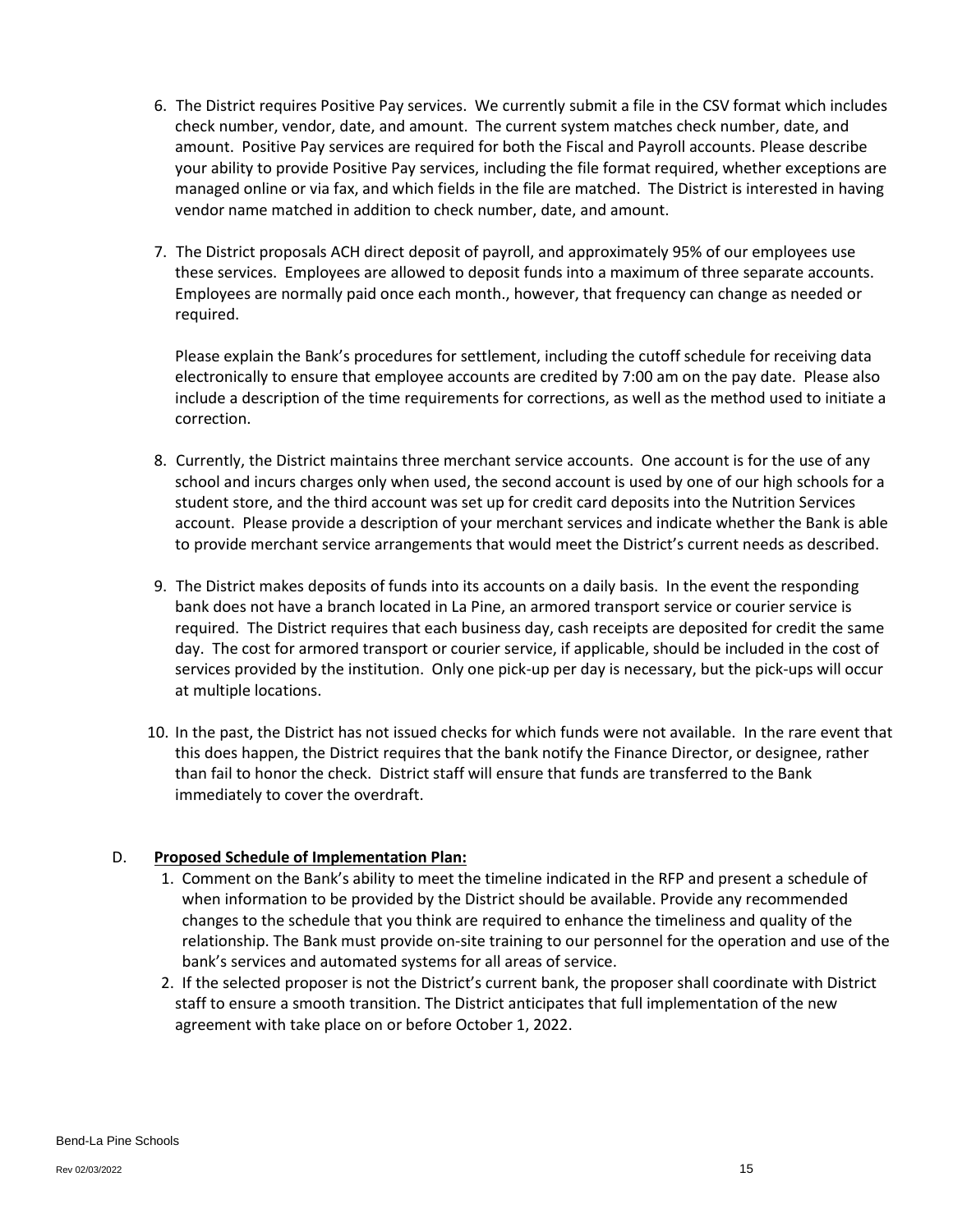## **5. BANK BACKGROUND, PRINCIPAL OFFICERS, and STATEMENT OF STAFF EXPERIENCE**:

- A. Background Overview: provide a corporate overview of your bank, the year established, type of services offered and size of staff. Identify number of branches within the District's area, and the nearest full-service branch to the District office.
- B. Experience: Describe the Bank's experience in providing services to the public sector. Include exclusive resources dedicated for the public sector.
- C. Relationship Management: Describe the relationship team that will be assigned to the District's account. Each team member should have the ability to devote an appropriate amount of time to service our account. Describe individual roles, responsibilities and briefly detail credentials and related banking experience.
- D. Compliance and Exceptions: Include a statement to confirm your bank's ability to comply with our minimum qualifications. Also list any exceptions to required services.
- E. Compliance issues: Has the bank been the object of any disciplinary action or pending action during the past three years with state or national regulatory bodies or professional organizations? (If yes, please provide information on the circumstances and status.)
- F. Disaster Recovery Plan: Briefly describe the banks' procedures to provide uninterrupted essential banking services.
- G. Please state the level of background check the bank does for each hired staff.

## **6. BANK REQUIREMENTS:**

- A. Bank must be a full-service institution capable of providing the services listed in the RFP under Required Services.
- B. Be able to provide direct access to the Fed Wire System for wire transfer activity.
- C. Be a member of the Oregon Automated Clearing House Association.
- D. Be insured by the Federal Deposit Insurance Corporation (FDIC).
- E. Be able to provide all the services sought by the District.
- H. Have established offices in Bend, Oregon.
- I. Agree to assign experienced staff, who are dedicated to servicing our accounts.
- J. Be sufficiently capitalized to accommodate our cash/investment management needs.
- K. Agree to submit call reports each quarter and audited financial statements annually for the bank itself, and audited financial statements annually for a holding company if the bank is part of a holding company.
- L. Provide a list of local government client references including number of years with the bank.
- M. Must be included on the list of qualified depositories found on the Oregon State Treasurer's website, and must notify the District in writing immediately upon any requirement by the State Treasurer of Oregon to increase the level of collateral to 110% (ORS 295.018.)
- **7. REFERENCES:** Provide three client references of similar sized and/or local government accounts with the Bank has served over the past two years and is currently serving. Provide a contact person, email, and telephone number for each customer. In addition to the references, please provide a Statement of Experience serving municipal or local government clients.

### **8. REQUIRED BANKING SUBMISSION:**

### A. **Financial Statements and Ratings**

Provide the most recent available quarterly call report. Provide the prior two years audited financial statements, or annual report for the bank or bank holding company. Also include your most current Standard & Poor's and Moody's credit ratings.

### B. **Sample Statements**

Provide a sample of your bank's monthly detailed statement and account analysis statement.

### C. **Service Enhancements**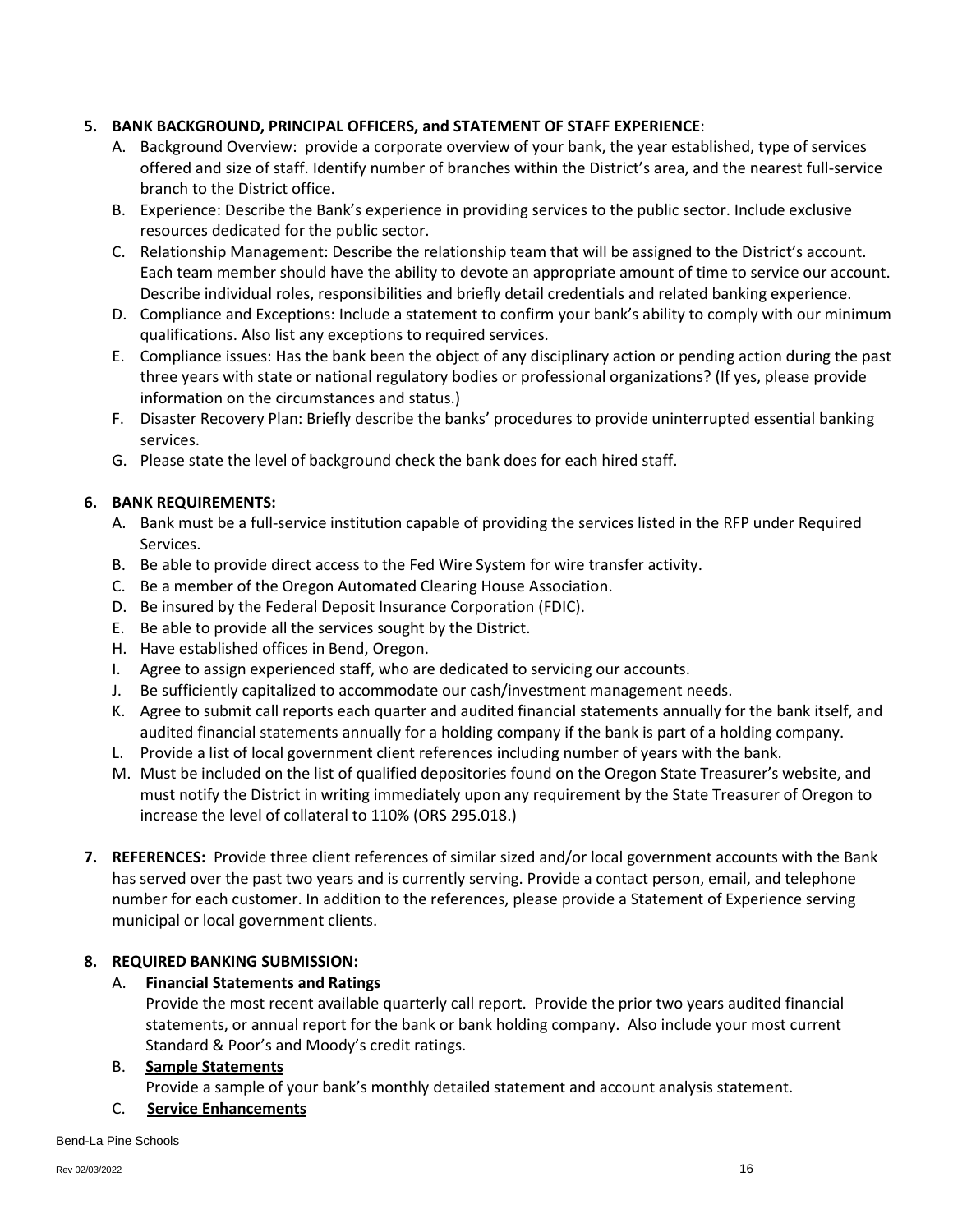Based on information presented in our RFP and your bank's knowledge of the public sector, describe any enhancements, technological or otherwise, that we should consider to improve operational or cash management efficiencies. Include any changes the Bank would suggest to our current account structure that would enable us to maximize our earnings and/or decrease costs.

## **9. ADDITIONAL SERVICES:**

## A. **Electronic / online monitoring and transaction services**

This section should contain any and all costs associated with online banking services. Provide an explanation of all charges and proposed fees.

- 1. Set up costs
- 2. Monthly maintenance fees
- 3. Other associated fees
- B. **Direct deposit of payroll**

Provide all costs to be incurred by the District with the implementation of a direct deposit payroll program. A detailed explanation should accompany each fee.

## C. **Positive Pay:**

Provide costs to be incurred by the District with the implementation of a Positive Pay system. A detailed explanation should accompany each fee.

- 1. Set up costs
- 2. Monthly maintenance fees
- 3. Other associated fees

## D. **Merchant services**

Please provide cost proposal for the following on the three accounts described on the RFP:

- 1. Set up costs
- 2. Monthly maintenance fee
- 3. Settlement charges, per item and percentage of sale
- 4. Minimum bill adjustment, if applicable
- 5. Other charges

# E. **Other costs and services**

Please provide a description of any proposed charges for services or costs not previously mentioned.

### **10. COST PROPOSAL:**

- A. The cost proposal must be provided using the format in Appendix B. Appendix A provides an estimate of the level of services based on historical date, along with a description of the average collected balance in the fiscal and money market accounts. Please use the assumptions in Appendix A when responding to this RFP.
- B. The proposer should include as a part of the total price, the cost of any services not itemized on the cost proposals with the Bank feels should be included. If not included, the District assumes there is no charge. Volume discount process may be indicated, if applicable.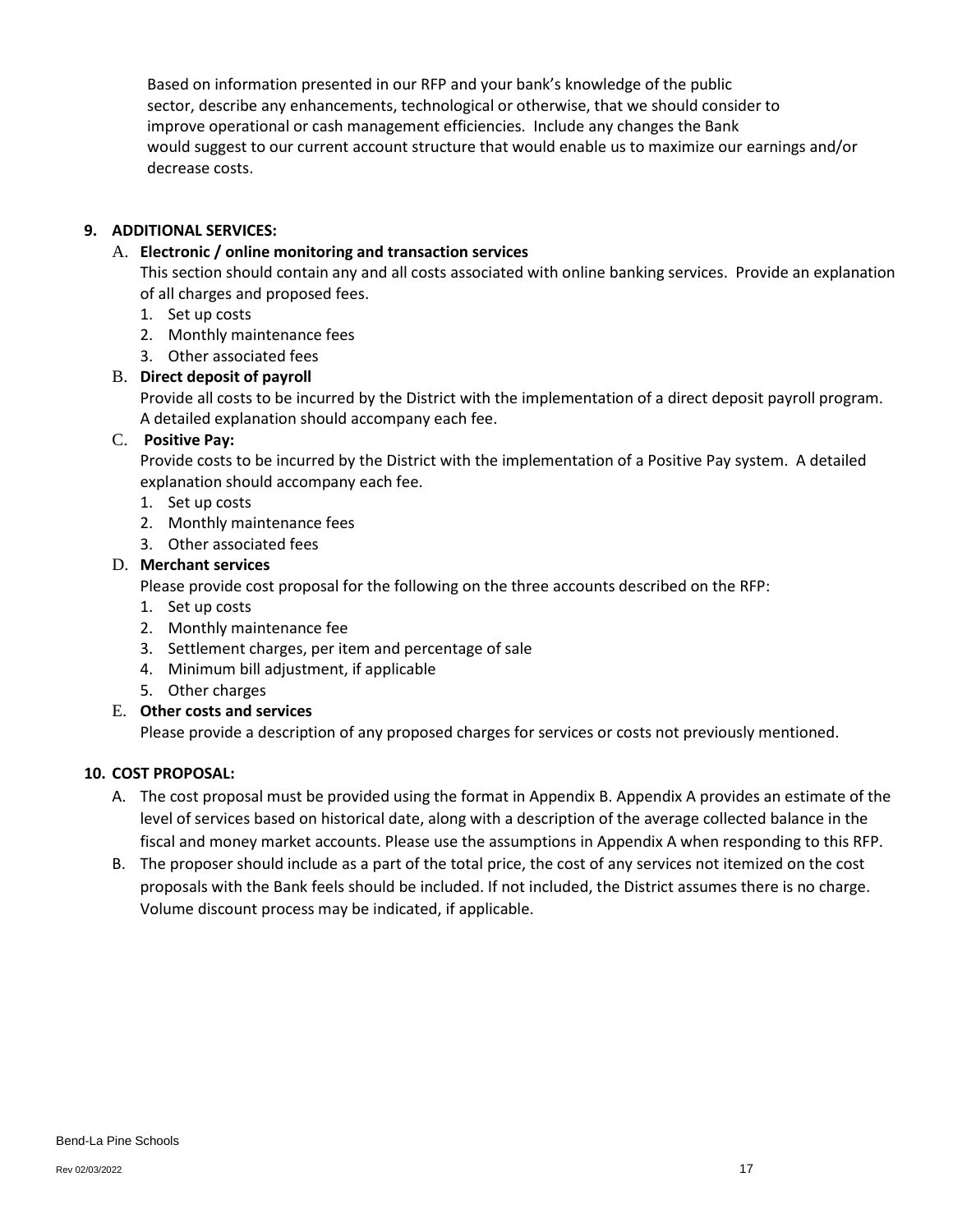## **APPENDIX A BANKING SERVICES HISTORICAL MONTHLY DATA**

# **Checking Accounts:**

| <b>Fiscal Account:</b>           |                |
|----------------------------------|----------------|
|                                  |                |
| <b>Target Balance</b>            | \$5,000,000    |
| Average collected balance        | \$2,750,000    |
| Checks written                   | 400            |
| Deposits made                    | 35             |
| Items deposited                  | 700            |
| Stop payments                    | 1              |
| Return (NSF) items               | $\mathbf{1}$   |
| <b>ACH Debits</b>                | 17             |
| <b>ACH Credits</b>               | 20             |
| <b>ACH Files Out</b>             | 6              |
| <b>ACH Items</b>                 | 33             |
| <b>Outgoing Wire</b>             | $\mathbf{1}$   |
| <b>Incoming Wire</b>             | $\mathbf{1}$   |
| Cash transfers in                | 17             |
| Cash transfers out               | 11             |
|                                  |                |
| <b>Money Market Account:</b>     |                |
|                                  |                |
| Target balance (Fiscal * MM      |                |
| Sweep overall)                   | \$10,000,000   |
|                                  |                |
| <b>Payroll Account:</b>          |                |
|                                  |                |
| Checks written                   | 75             |
| Stop payments                    | 5              |
| <b>ACH File Reversal</b>         | $\overline{1}$ |
| <b>ACH Debits</b>                | $\overline{2}$ |
| <b>ACH Credits</b>               | $\pmb{0}$      |
| <b>ACH Files Out</b>             | 4              |
| <b>ACH Items Out</b>             | 3250           |
| <b>ACH Files In</b>              | $\mathbf{1}$   |
| <b>ACH Items In</b>              | 20             |
|                                  |                |
| <b>Nutrition Account (ZBA):</b>  |                |
| <b>ACH Credit</b>                | $\overline{7}$ |
| <b>ACH Debit</b>                 | $\mathbf{1}$   |
| Deposits                         | 400            |
| Deposit Items                    | 4,000          |
| Chargeback Items                 | $\mathbf{1}$   |
|                                  |                |
| <b>Facilities Account (ZBA):</b> |                |
|                                  |                |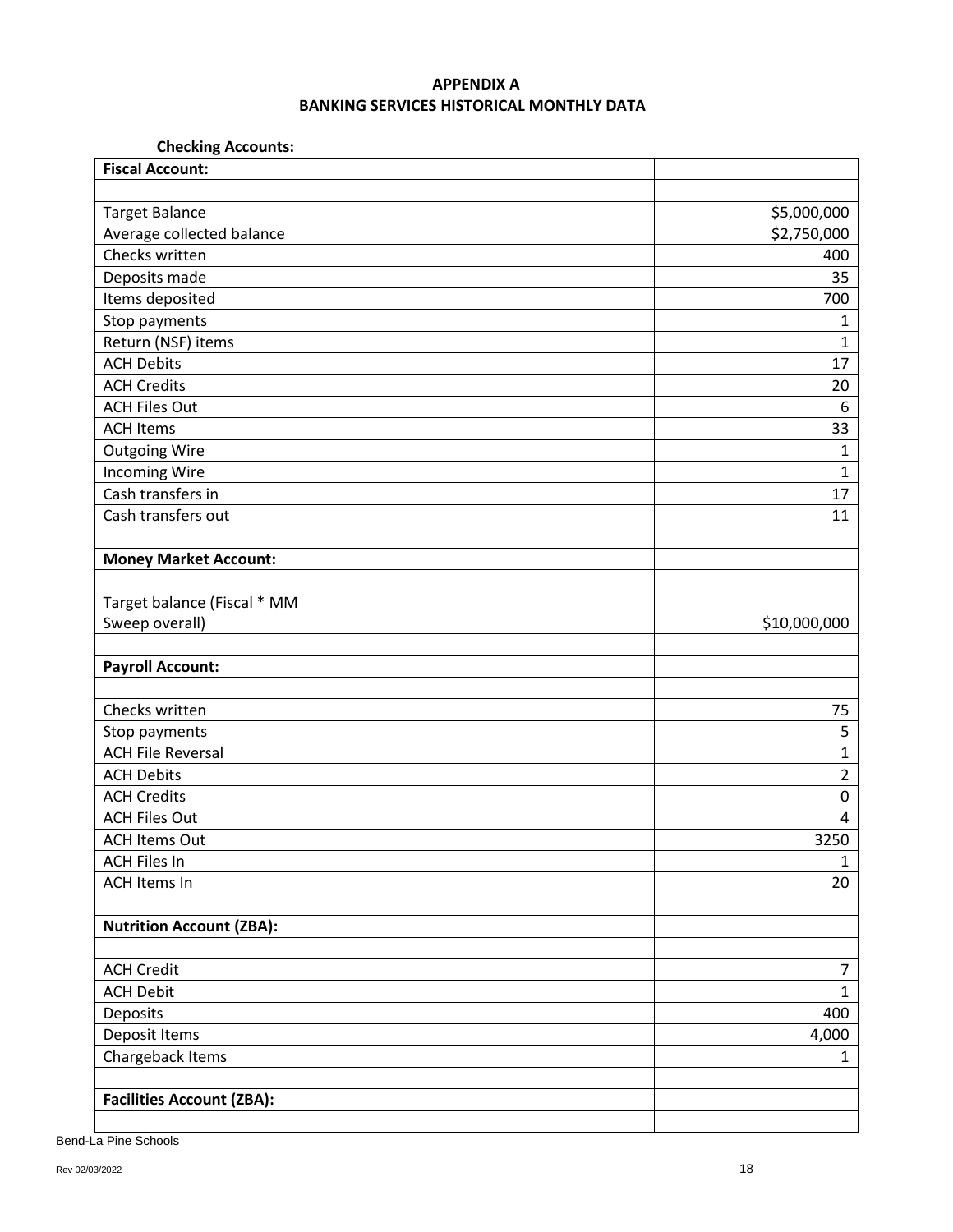| Deposits                           |       |
|------------------------------------|-------|
| Deposit Items                      | 20    |
|                                    |       |
| <b>Student Body Account (ZBA):</b> |       |
|                                    |       |
| <b>ACH Credit</b>                  | 30    |
| <b>ACH Debit</b>                   |       |
| Deposits                           | 60    |
| Deposit Items                      | 1,200 |
| Chargeback Items                   |       |

### **Savings Accounts:**

| <b>Bond Fund Savings:</b>      |                          |
|--------------------------------|--------------------------|
|                                |                          |
| <b>Balance Average</b>         | \$2,000,000-\$30,000,000 |
| <b>ACH Credit</b>              |                          |
| <b>ACH Debit</b>               |                          |
|                                |                          |
| <b>Operating Fund Savings:</b> |                          |
|                                |                          |
| <b>Balance Average</b>         | \$2,000,000-\$30,000,000 |
| <b>ACH Credit</b>              |                          |
| <b>ACH Debit</b>               | ำ                        |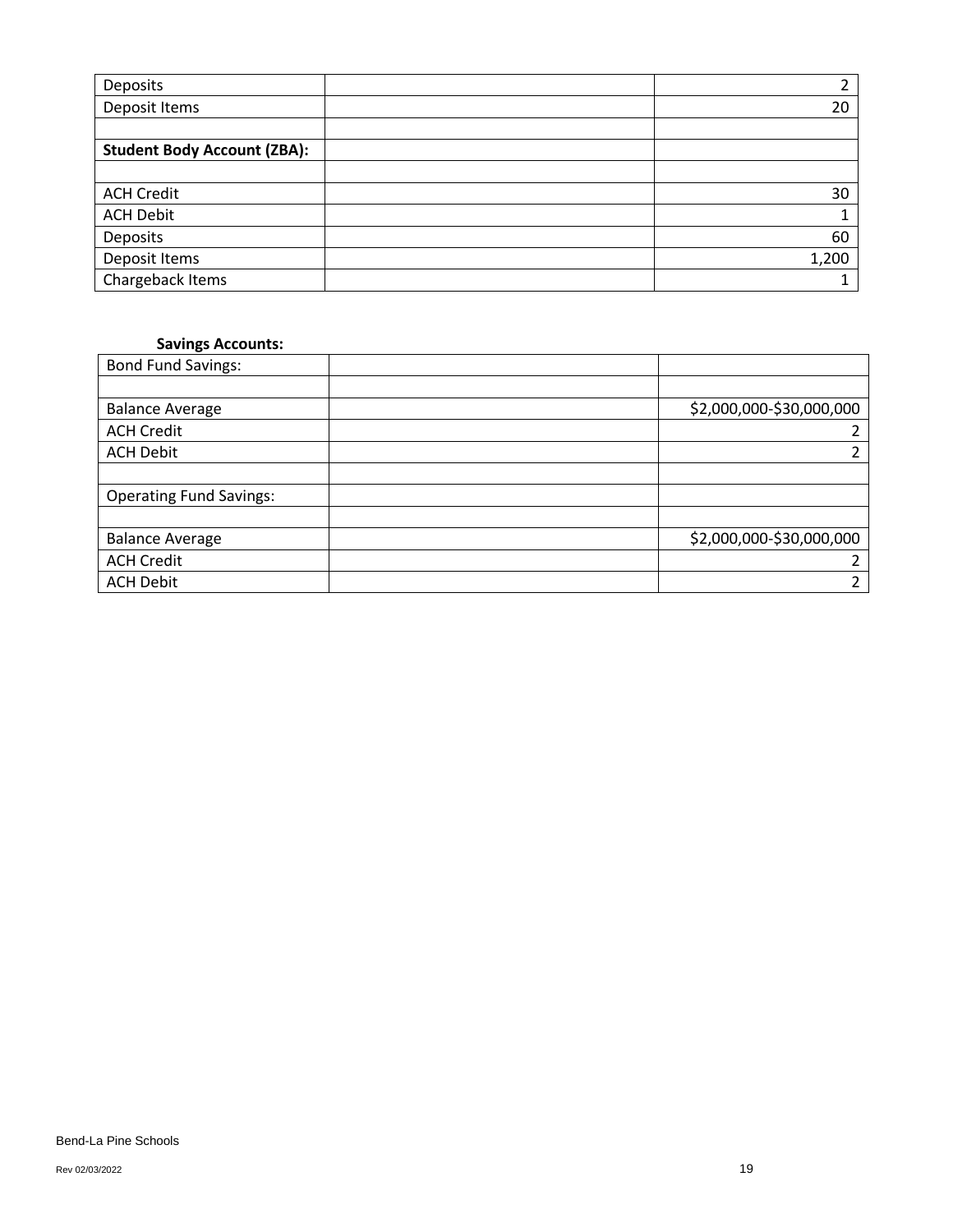## **APPENDIX B COST PROPOSAL**

The following proposal form must be completed by the Bank and submitted with the remaining proposal items. The proposal form requests costs for a price per unit fee using a monthly statement payment period.

For purposes of this cost proposal, refer to Appendix A for a description of each account. Provide the costs to be incurred by the District **in total for all accounts** using the volumes as listed below. Please indicate if there is no charge for a certain item by stating N/C. Unless there is a specific charge listed in this section of the RFP, the District assumes the service is without cost and will remain so for the term of the contract.

If applicable, and assuming an average daily balance in the general account of \$5 million, please describe the rate of any earnings credit to be used to offset monthly fees. If the earnings credit is based on a specific index, explain what the index is and indicate what the rate would have been for January 31, 2022.

Also describe how the earnings credit is applied: for example, if there is a surplus credit after deducting all fees, is the surplus retained by the Bank, or credited to the District?

### **PRICE PER ITEM AND MONTHLY FEE PROPOSAL**

| Description of transaction    | Number of      | Price Per Unit | Monthly | <b>Extended Cost</b> |
|-------------------------------|----------------|----------------|---------|----------------------|
|                               | <b>Items</b>   |                | Fee     |                      |
| Checks paid                   | 500            |                |         |                      |
| Outgoing wires                | $\overline{2}$ |                |         |                      |
| Incoming wires                | 1              |                |         |                      |
| Returned items                | 7              |                |         |                      |
| Deposits made                 | 50             |                |         |                      |
| Deposits - local              | 770            |                |         |                      |
| Deposits - transit            | 3,780          |                |         |                      |
| <b>ACH batch initiation</b>   | 12             |                |         |                      |
| <b>ACH</b> item reversals     | 1              |                |         |                      |
| Deposit adjustments           | 1              |                |         |                      |
| Cash deposit charge per \$100 | 90             |                |         |                      |
| <b>ACH transfers in</b>       | 4              |                |         |                      |
| Coin bought per roll          | 50             |                |         |                      |
| Cash transfer per item        | 8              |                |         |                      |
| Zero balance account service  | 3 accounts     |                |         |                      |
| Account maintenance fee       | 4 accounts     |                |         |                      |
| Stop payments                 | 10             |                |         |                      |
| Overdrafts                    | 1              |                |         |                      |
| Account analysis fee          |                |                |         |                      |
| Research fee                  | 2 items        |                |         |                      |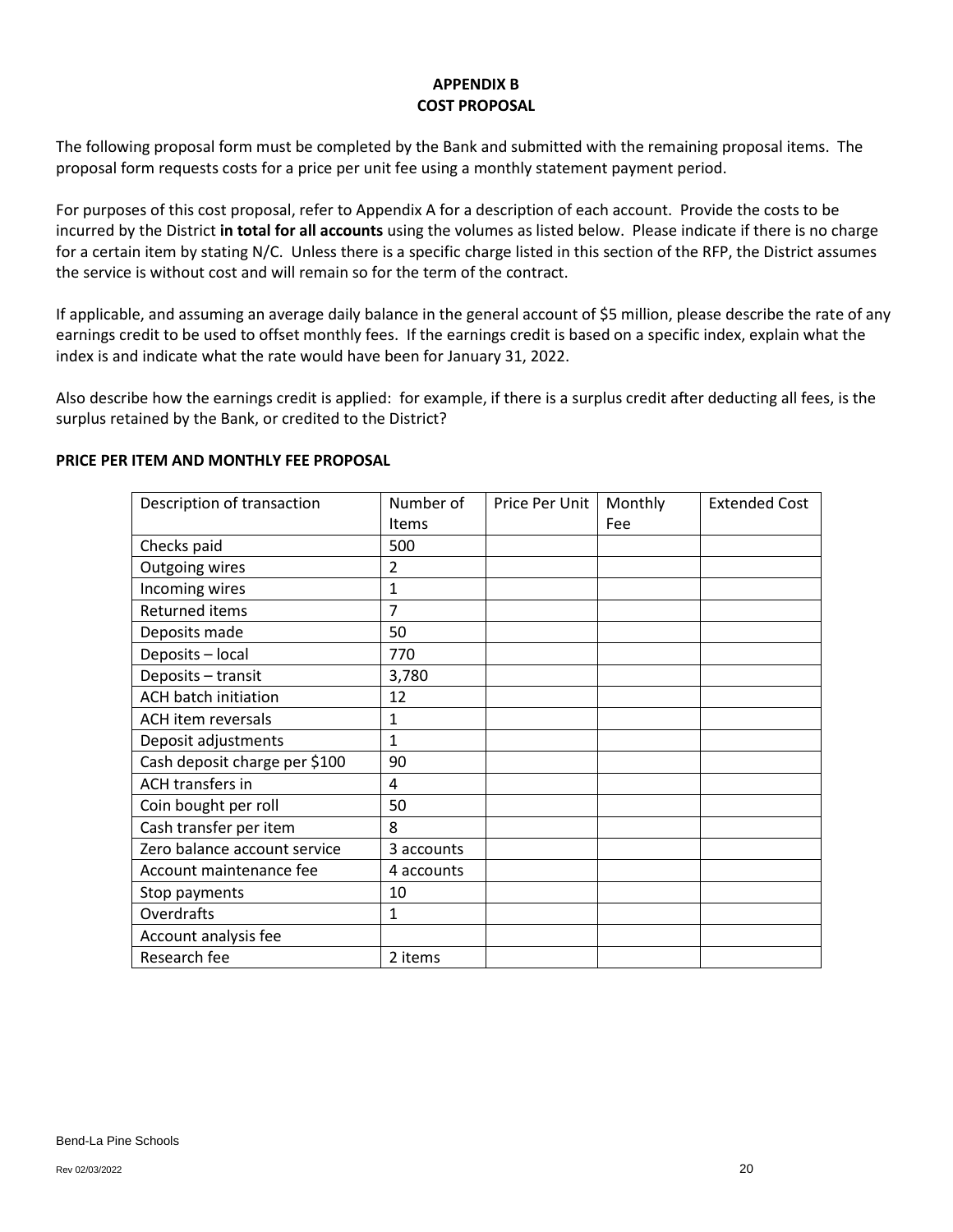| Photocopy check fee               |            |  |  |
|-----------------------------------|------------|--|--|
| Positive Pay maintenance fee      | 2 accounts |  |  |
| Courier / transport service       | To La Pine |  |  |
| Chargeback items                  | 15         |  |  |
| Other fees (itemize):             |            |  |  |
|                                   |            |  |  |
|                                   |            |  |  |
|                                   |            |  |  |
| Earnings credit to offset monthly |            |  |  |
| fees (if applicable)              |            |  |  |
|                                   |            |  |  |
| Net monthly fees                  |            |  |  |

Please provide a description of any proposed charges for services or costs not previously mentioned.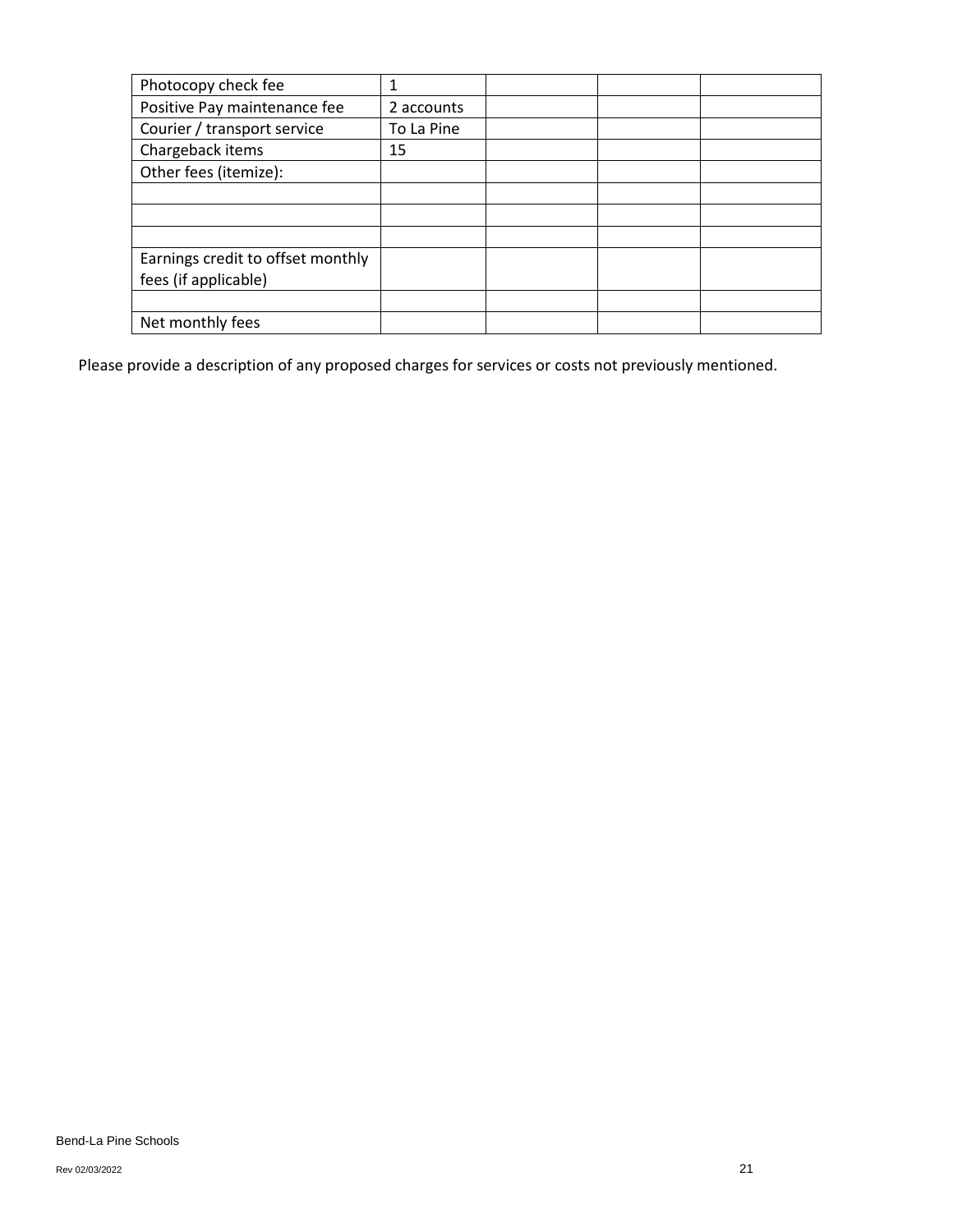## **SECTION IV PROPOSAL SUBMITTAL PROCEDURES RFP 22-0328-01**

**PROPOSAL DEADLINE:** Electronic proposals will be accepted until 10:00 A.M., local time, March 28, 2022, at Bend-La Pine Schools, Education Center Business Office. Email subject line shall read**" RFP 22-0328-01: BANKING SERVICES"**. All proposals shall be emailed to [amy.coronado@bend.k12.or.us.](mailto:amy.coronado@bend.k12.or.us)

Delivery is the sole responsibility of the proposer. The proposer accepts all risks of late delivery of emailed proposals or of miss-delivery regardless of fault. All proposals received after the date and time indicated above will be returned via email.

**MULTIPLE PROPOSALS:** No more than one proposal may be submitted by each proposing firm.

**RESTRICTIONS ON DISTRICT CONTACT:** From the issue date of this RFP until a firm is selected, all contact with District employees or School Board members concerning the RFP must be cleared through the following District contact: **Amy Coronado, 541-355-1137 [Amy.coronado@bend.k12.or.us](mailto:Amy.coronado@bend.k12.or.us)**

**RIGHT TO REJECT PROPOSALS:** The District reserves the right to retain all proposals submitted and to use any ideas in a proposal regardless of whether that proposal is selected. Submission of a proposal indicates acceptance by the firm of the conditions contained in this RFP unless clearly and specifically noted in the proposal submitted and confirmed in the contract between the District and the firm selected.

We reserve the right without prejudice to reject any and all proposals.

**COST OF PREPARING A PROPOSAL:** The RFP does not commit the District to paying any costs incurred by any proposer in the submission or presentation of a proposal, or in making the necessary studies for the preparation thereof.

**PROPOSAL CONTENT AND FORMAT:** To simplify and expedite the review process, the District requests that proposals are assembled in the standard format specified below. Failure to follow the proposal format requirements may result in disqualification.

If revisions become necessary to the RFP, the District will provide addenda by posting on the District's website at [https://www.bend.k12.or.us/district/organization/contracting.](https://www.bend.k12.or.us/district/organization/contracting) It is the responsibility of proposers to check the District's website periodically while preparing the proposal to ascertain whether any addenda have been issued.

Proposals should be prepared as simply as possible and provide a straightforward concise description of the proposer's capabilities to satisfy the requirements of the RFP. Emphasis should be on accuracy, completeness, and clarity of content. All parts, pages, figures, and tables should be numbered and clearly labeled. Please prepare your proposal in the following format: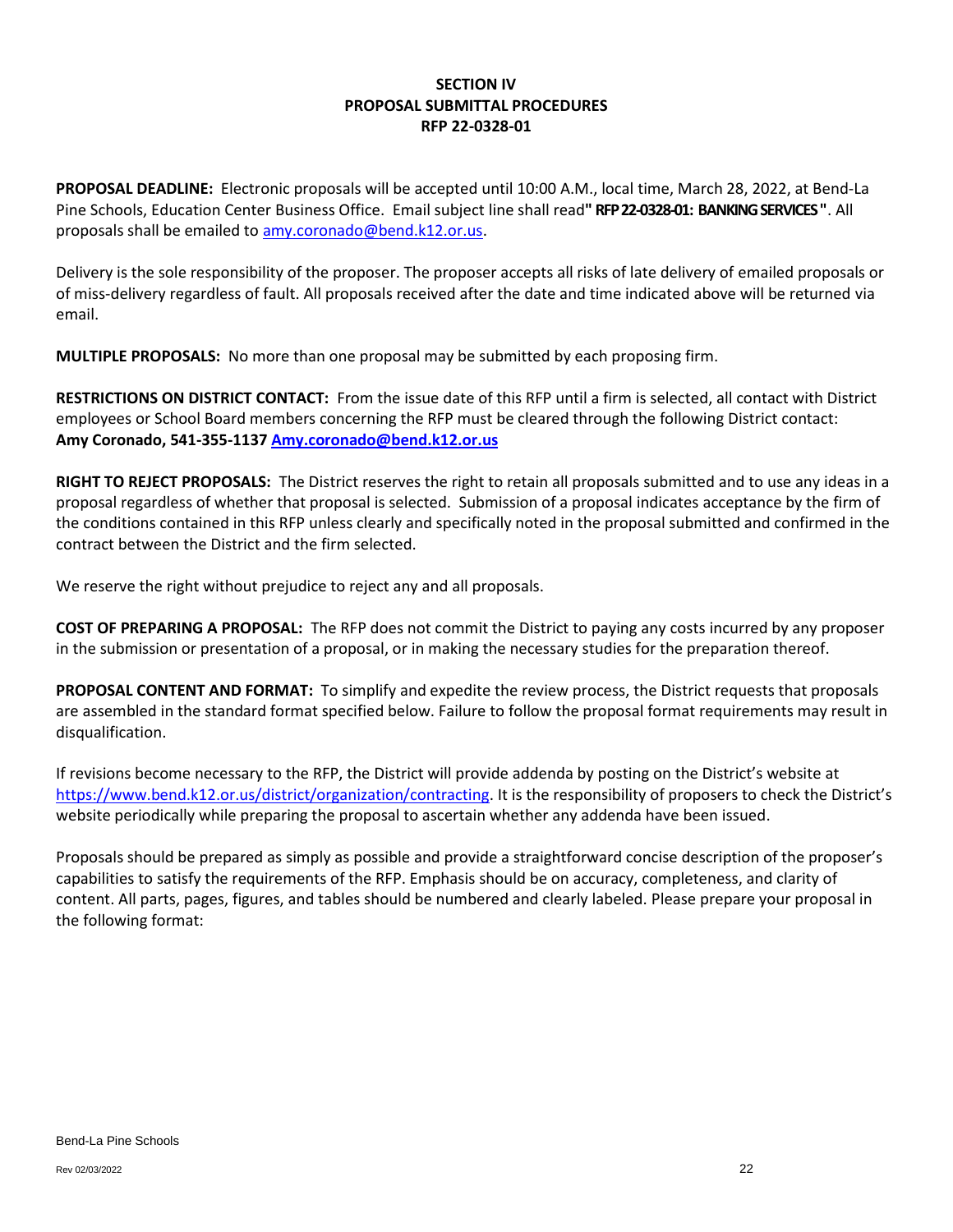#### **Proposal Format**

Instructions relative to each part of the response to this RFP are defined in the remainder of this section.

**INTRODUCTION**: The title page, letter of transmittal and table of contents should be included in this section.

- A. Title Page Indicate the RFP subject, name of the proposer(s), address, telephone number, email address, and the date. Proposer shall acknowledge any addenda issued on the District's website. The primary and secondary contact person(s) and their respective telephone numbers and email addresses should be included in this section.
- B. Letter of Transmittal Provide a transmittal letter attesting to the accuracy of the proposal signed by a representative authorized to execute binding legal documents on behalf of the proposer. The letter should present the proposer's understanding of the services requested in this RFP.
- C. Table of Contents Indicate the page number of each major section.

**EXECUTIVE SUMMARY**: Provide a concise overview highlighting the proposal in two pages or less. Address how your proposal will meet the District needs in a cost-effective manner.

**VENDOR BACKGROUND AND QUALIFICATIONS**: Provide answers to all details and questions listed in Section III regarding vendor qualifications and requirements.

**SCOPE OF SERVICES:** Address all needs and questions listed in Section III of the RFP, including required submittals.

**FEE SCHEDULE**: Address all costs and fees associated in this proposal.

**REFERENCES**: Please list references as described in Section III.

**REQUIRED SIGNED FORMS:** Each submittal shall contain the following forms in the Proposal. All forms must be signed and dated:

- A. Proposal Submittal Form (page 24).
- B. Certification of Non-Discrimination and Residence (Page 33).
- C. Signature Page Certification sheet (page 34)
- D. Attestation Form (page 35).
- E. Signed Addenda (print from District's website contracting page and sign, if any).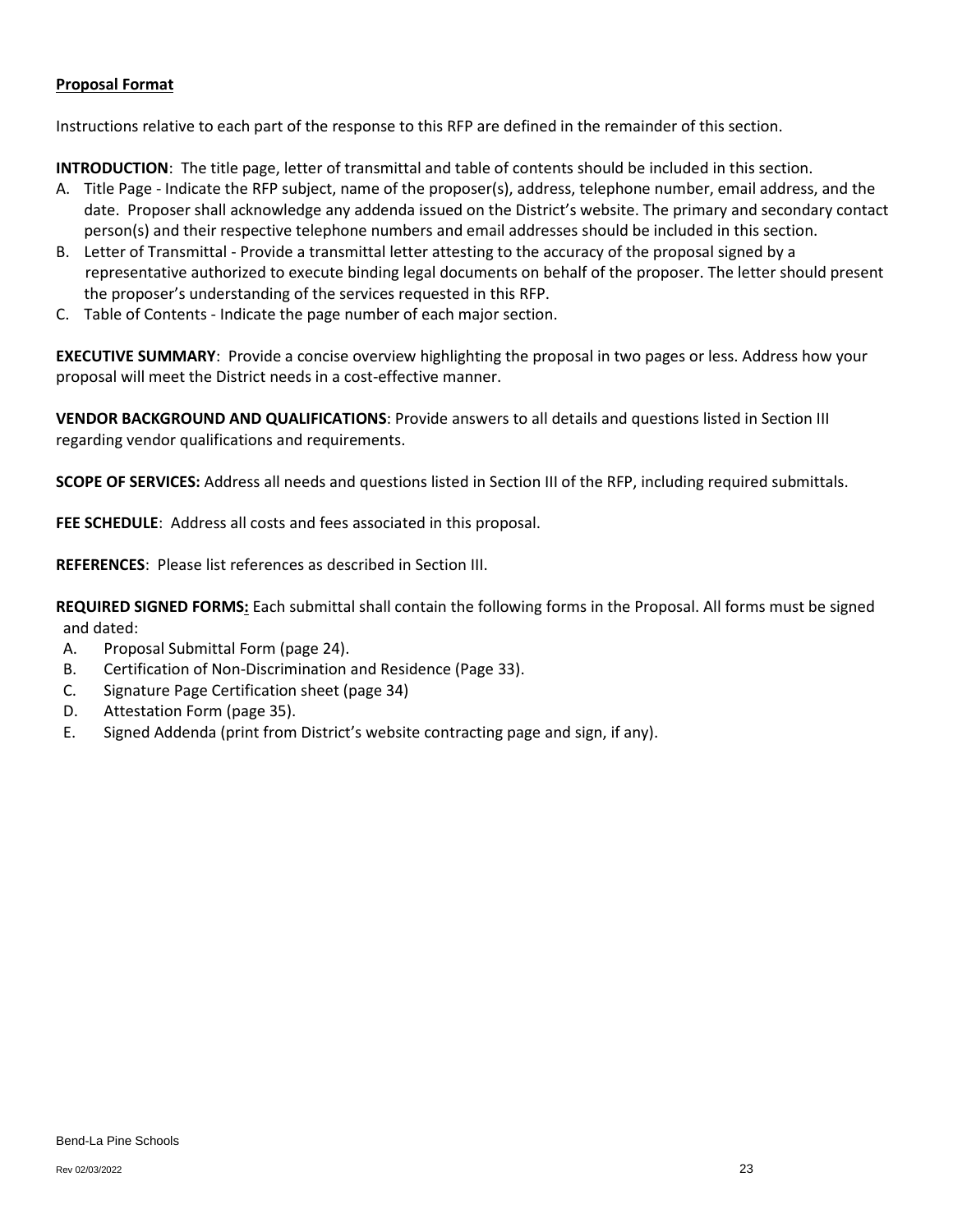# **SECTION IV (continued) PROPOSAL SUBMITTAL FORM RFP 22-0328-01 Bend-La Pine Schools**

#### **ADDITIONAL REPRESENTATIONS**

In addition to the foregoing general information, the Proposer certifies that:

- A. Consultants and firm specialists mentioned in response to this request for proposal can only be changed with the express prior written permission of the District, which retains the right to approve or reject replacements.
- B. The Proposer, if an individual, is of lawful age; is the only one interested in this proposal; and that no person, firm, or corporation, other than that named, has any interest in the proposal, or in the contract proposed to be entered into.
- C. The Proposer, and each person signing on behalf of any Proposer, certifies, and in the case of a joint proposal, each party thereto certifies as to its own organization, that to the best of their knowledge and belief:
	- 1. The fees and rates in the proposal have been arrived at independently without collusion, consultation, communication, or agreement for the purpose of restraining competition as to any matter relating to such prices with any other proposer or with any competitor;
	- 2. Unless otherwise required by law, the fees and rates that have been quoted in the proposal have not been knowingly disclosed by the Proposer prior to the proposal deadline, either directly or indirectly, to any other proposer or competitor;
	- 3. No attempt has been made nor will be made by the Proposer to induce any other person, partnership, or corporation to submit or not to submit a proposal for the purpose of restraining trade;
	- 4. No School Board member or other officer, employee, or person, whose salary is payable in whole or in part from the District, has a direct or indirect financial interest in the proposal;
	- 5. Said Proposer is not in arrears to the District upon any debt or contract, and is not a defaulter, as surety or otherwise, upon any obligation to the District and has not been declared irresponsible, or unqualified, by any department of the District or the State of Oregon, nor is there any proceeding pending relating to the responsibility or qualification of the Proposer to receive public contracts, except (if none, Proposer will insert "none");
- D. The Proposer has examined all parts of this Request for Proposal, including all requirements and contract terms and conditions thereof, and, if its proposal is accepted, the Proposer shall execute a contract which incorporates the stated requirements, proposal response and terms and conditions.
- E. The Proposer fully understands and submits its proposal with the specific knowledge that:
	- **1.** The selected proposal must be approved by the authorized District officer.
	- **2.** In the event that the Proposer's proposal is accepted and receives all necessary approvals, the proposal will be incorporated into a contract containing general terms and conditions as provided in the Request for Proposal, and the authorized District officer must approve the resultant contract.

The undersigned hereby certifies to the truth and accuracy of all statements, answers, and data contained in this proposal and application, and hereby authorizes Bend-La Pine Schools to make any necessary examinations or inquiries in order to make a determination as to the qualifications and responsibility of the Proposer. The undersigned has examined all parts of this RFP and understands that it is completely discretionary with the Selection Committee whether to accept, reject, or negotiate its proposal submitted pursuant thereto.

Signature of Proposer: \_\_\_\_\_\_\_\_\_\_\_\_\_\_\_\_\_\_\_\_\_\_\_\_\_\_\_\_\_\_\_\_\_\_\_\_\_\_\_\_

Title: \_\_\_\_\_\_\_\_\_\_\_\_\_\_\_\_\_\_\_\_\_\_\_\_\_\_\_\_\_\_\_\_\_\_ Date: \_\_\_\_\_\_\_\_\_\_\_\_\_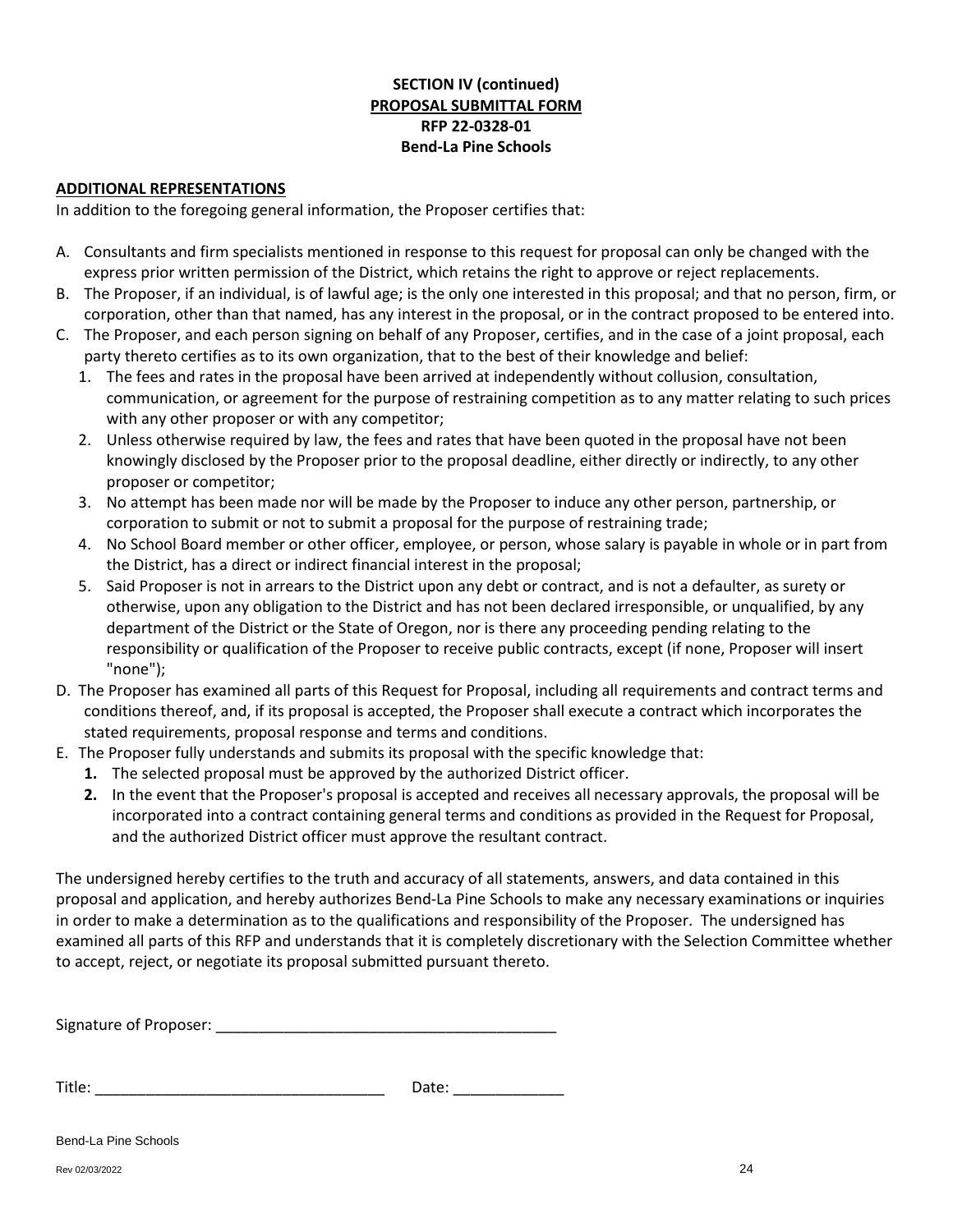## **SECTION V PROPOSAL EVALUATION PROCEDURES RFP 22-0328-01**

### **1. PROPOSAL REJECTION:**

The District reserves the right:

- A. to reject any or all proposals not in compliance with all public procedures and requirements.
- B. to reject any proposal(s) not meeting the specifications set forth herein.
- C. to waive any or all irregularities in proposals submitted.
- D. to consider the competency of proposers in making any award.
- E. to follow the provisions of the Attorney General Model Procurement Rules, in the event two or more proposals are for the same amount for the same work.
- F. to reject all proposals.
- G. to award any or all parts of any proposal.
- H. to request references and other data to determine responsiveness.

## **2. SELECTION AND EVALUATION PROCESS:**

Evaluations will be conducted by the evaluation committee using the following matrix below:

|    | <b>CRITERIA</b>                                                                                                                                                                                               | <b>POINTS</b><br><b>AVAILABLE</b><br><b>PER SCORER</b> |
|----|---------------------------------------------------------------------------------------------------------------------------------------------------------------------------------------------------------------|--------------------------------------------------------|
| 1. | Comprehensiveness of Services Provided: Overall capabilities of<br>the bank to meet the required service levels described in this<br>RFP. This includes demonstrated experience and customer<br>satisfaction. | 25                                                     |
| 2. | Financial Strength and Stability: The bank's financial standing<br>among its peers and the associated credit quality ratings.                                                                                 | 25                                                     |
| 3. | Experience and Qualifications: The credentials and experience of<br>the person assigned to our relationship.                                                                                                  | 25                                                     |
| 4. | Cost of Services and Interest Rates offered                                                                                                                                                                   | 10                                                     |
| 5. | Cost and Effort to Implement New Agreement                                                                                                                                                                    | 15                                                     |
|    | <b>TOTAL POINTS AVAILABLE</b>                                                                                                                                                                                 |                                                        |

**3. SCORING**: There is a total of 100 points available for initial scoring of proposals. The District intends to score proposals done by a selected committee and reserves the right to conduct interviews, if necessary, to the top scoring proposals. Travel expenses, if any, will not be reimbursed by the District but are the responsibility of the Proposer. Those Proposers invited to interviews will start with zero points and the interviews will utilize the same evaluation criteria stated above.

### **4. PROPOSAL VALIDITY PERIOD:**

Each proposal shall be irrevocable for a period of one hundred twenty (120) days from the Proposal Opening Date.

### **5. PROTEST OF AWARD:**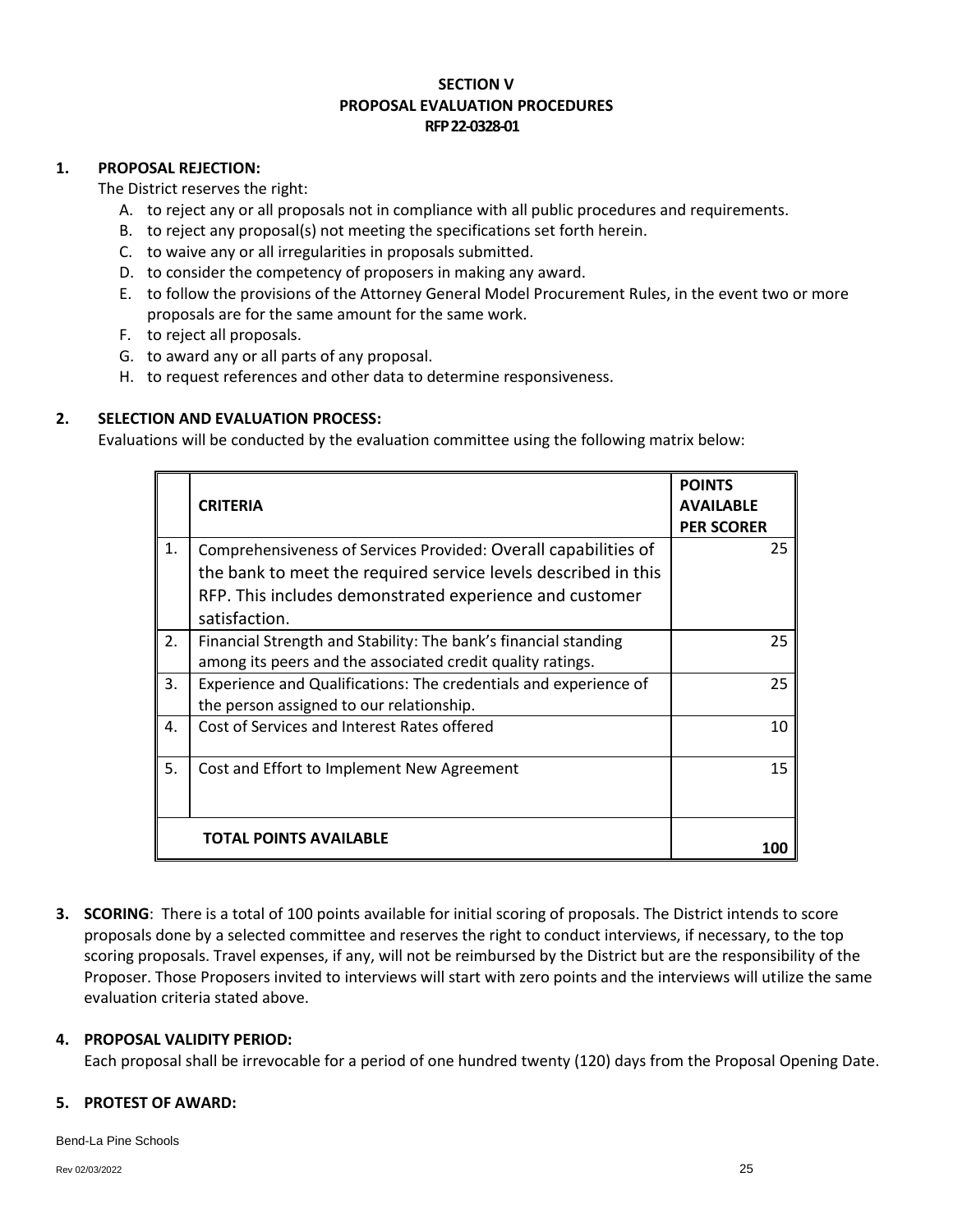In accordance with the Oregon Attorney General's Model Procurement Rules, any adversely affected Proposer has seven (7) calendar days from the date of the written notice of award to file a written protest.

### **6. RESERVATION IN EVALUATION:**

The District selection committee reserves the right to either: a) request "Best and Final Proposals" from the two highest scoring Proposers and award to the lowest priced or b) to re-assess the proposals and award to the proposer determined to best meet the overall needs of the District.

## **7**. **PROPOSER EXCEPTIONS**:

Proposers taking exception to any contract terms must indicate the same in their proposal or exceptions will be deemed waived. In addition to the District's Personal/Professional Services contract, please state if you have an agreement that you would like us to review. Please provide a copy of your agreement in your proposal.

**8.** We appreciate the efforts all the banks and their respective staff have put forth in responding to this Request for Proposal.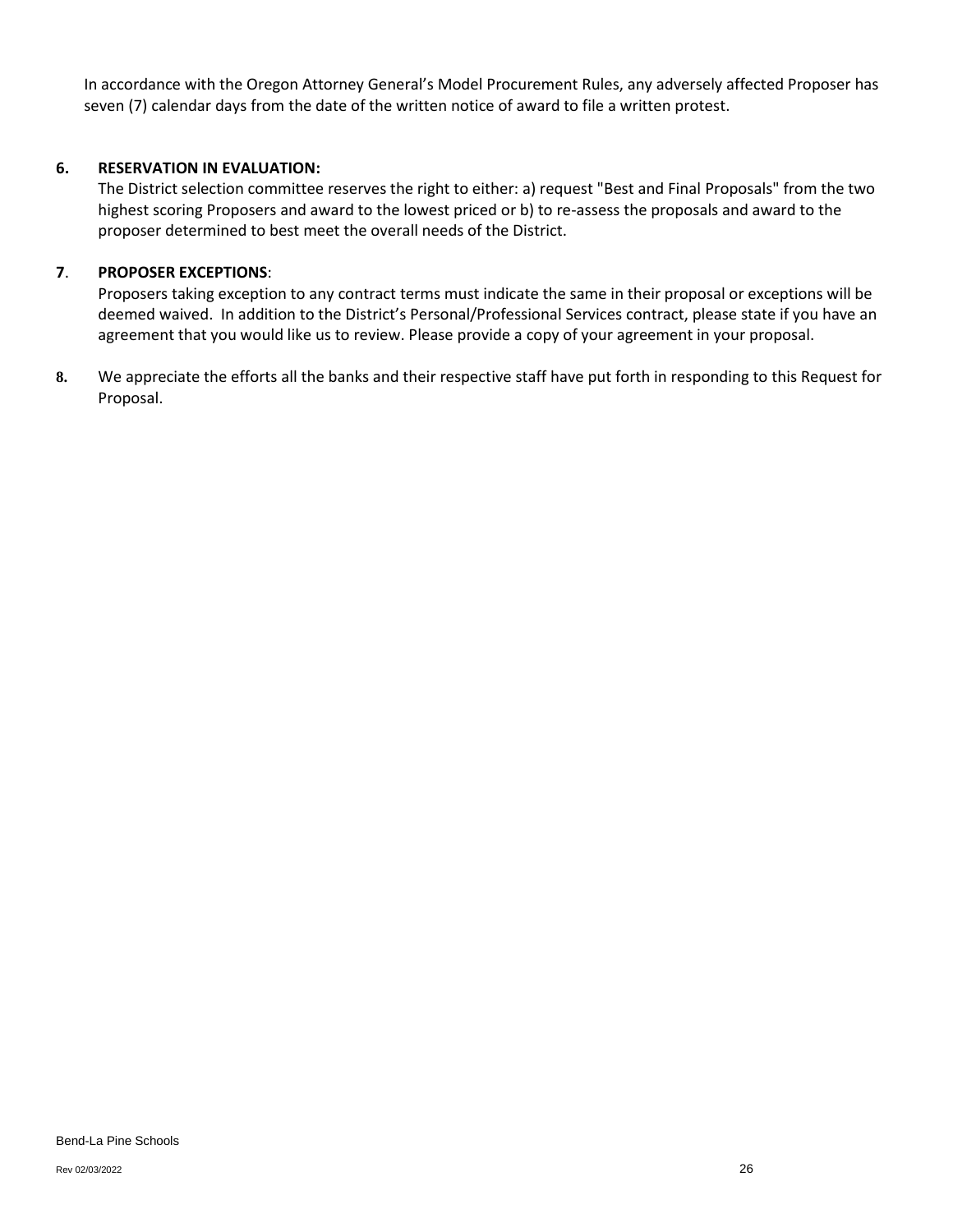

**ATTACHMENT A Sample Contract** 

# BUSINESS OFFICE

*520 N.W. Wall Street Bend, Oregon 97701-2699 (541) 355-1137*

#### **BEND-LA PINE SCHOOLS, SCHOOL DISTRICT NO. 1, DESCHUTES COUNTY, OREGON -PERSONAL/PROFESSIONAL SERVICES CONTRACT-**

**\_\_\_\_\_\_\_\_\_\_\_\_\_\_\_\_\_\_\_\_\_\_\_\_\_\_\_\_\_\_\_\_\_\_\_\_\_\_\_\_\_\_\_\_\_\_\_\_\_\_\_\_\_\_\_\_\_\_\_\_\_\_\_\_\_\_\_\_\_\_\_\_\_\_\_\_\_\_\_\_\_\_\_\_\_\_\_\_\_\_\_\_\_\_\_\_\_\_\_\_\_\_\_**

**This Contract is between Bend-La Pine Schools, School District No. 1, Deschutes County, Oregon (District) and (Contractor). The parties agree as follows:**

- **1. Effective Date and Termination Date.** The effective date of this contract shall be XXXXX, or the date which each party has signed this Contract, whichever is later. Unless earlier terminated as provided below, the termination date shall be XXXXX. Initial set up time will be negotiated.
- **2. Statement of Work:** Statement of Work will be attached as Exhibit A in contract.
- **3. The value of this Contract, and maximum payment, unless revised by written agreement, is: \$XXXXXX (XXXXXXXXXXX) Dollars including all expenses.**
- **4. Payment for Work:** The District agrees to pay Contractor upon acceptance of work and in accordance with the standard terms and conditions as follows: Contractor shall bill District monthly as services are performed.
- **5. Contract Documents.** This contract is the only contract document.

A conflict in the contract documents shall be resolved in the priority listed above with this Contract taking precedence over all other documents. The contract documents are the entire contract between the parties and shall supersede any prior representation, written or oral.

#### **CONTRACTOR DATA AND SIGNATURE**

Contractor is an independent contractor solely responsible for the work performed under this contract. Contractor, its subcontractors and employees shall not be deemed employees of the District. Contractor shall be responsible for all federal state and local taxes and fees applicable to payments for services under this contract.

| <b>Business Name:</b>                 | I certify under penalty of perjury that Vendor is a [check one]: |
|---------------------------------------|------------------------------------------------------------------|
| <b>Business Address:</b>              | Sole Proprietorship   Partnership                                |
| Vendor Phone:                         | $\Box$ Corporation-for profit $\Box$ Corporation-non-profit      |
| Federal Tax ID# or Social Security #: | Other [describe here:                                            |
|                                       |                                                                  |

Federal tax ID numbers or Social Security numbers are required pursuant to ORS 305.385 and will be used for the administration of state, federal and local laws. Payment information will be reported to the Internal Revenue Service under the name and Federal tax ID number or, if none, the Social Security number provided above.

I have read this Contract including, if applicable, the attached Exhibits. I certify that I have the authority to sign and enter into this Contract. I understand the Contract and agree to be bound by its terms.

| Χ                   |       |
|---------------------|-------|
| Signature           | Title |
| Χ                   |       |
| Name (please print) | Date  |

#### **BEND-LA PINE SCHOOLS, SCHOOL DISTRICT NO. 1, DESCHUTES COUNTY, OREGON SIGNATURE**

Signature (Deputy Clerk or Designee) Title

X\_\_\_\_\_\_\_\_\_\_\_\_\_\_\_\_\_\_\_\_\_\_\_\_\_\_\_\_

Bend-La Pine Schools Name (please print) Date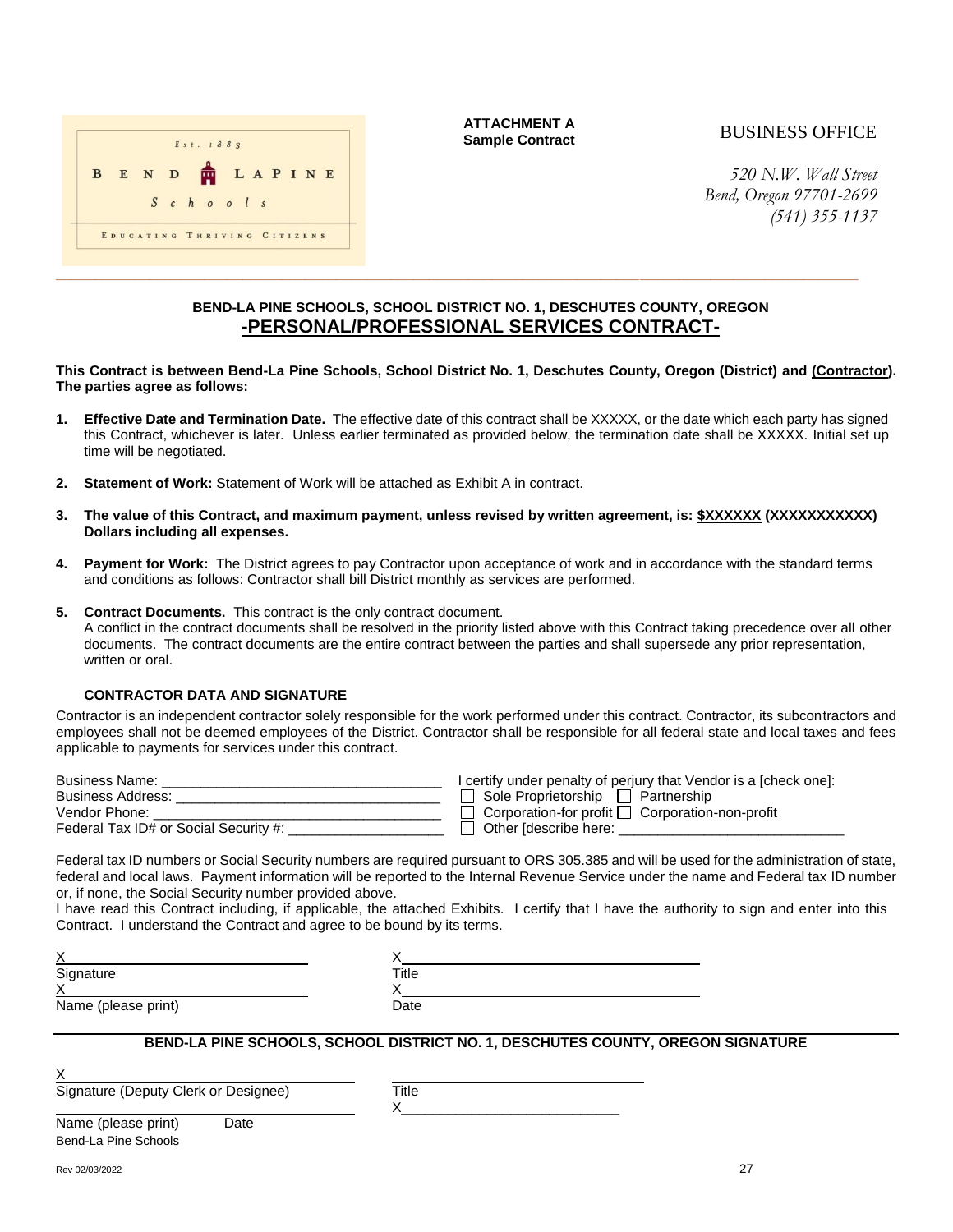#### STANDARD TERMS AND CONDITIONS

- **1. Time is of the Essence.** Time is of the essence in the performance of this Contract.
- **2. Subcontracts and Assignment.** Contractor shall not subcontract any of the work required by this Contract or assign or transfer any of its interest in this Contract, without the prior written consent of the District, which may be withheld without cause. In addition to any other provisions the District may require, Contractor shall require of any permitted subcontract under this Contract, that the Sub-Contractor be bound by all the same terms and conditions of this agreement. Such sub-contracts are solely between the Contractor and the Sub-Contractor and shall not have any binding effect on the District.

This contract is not assignable by the Contractor, either whole or in part, unless Contractor has obtained the prior written consent of the District.

- **3. Other Contractors.** The District may undertake or award other contracts for additional or related work, and the Contractor shall fully cooperate with such other contractors and with any District employees concerned with such additional or related work, and shall coordinate its performance under this contract with such additional or related work. The Contractor shall not commit or permit any act that will interfere with the performance of work by any other contractor or by District employees.
- **4. Independent Contractor Status.** Contractor shall certify status as an independent contractor and nothing herein is to be construed as establishing an employer-employee relationship.
- **5. No Third Party Beneficiaries.** The District and Contractor are the only parties to this Contract and are the only parties entitled to enforce its terms. Nothing in this Contract gives or provides any benefit or right, whether directly, indirectly, or otherwise, to third persons unless such third persons are individually identified by name in this Contract and expressly described as intended beneficiaries of this Contract.
- **6. Successors in Interest.** The provisions of this Contract shall be binding upon and inure to the benefit of the parties and their successors and approved assigns, if any.
- **8. Escalation.** Any price or cost adjustments shall be submitted by the Contractor no less than 60 days prior to the time in which such increases are to become effective. The District reserves the right to reject any modifications of the contract unacceptable to the District. Prices must be held firm for the first 12 months of the contract.
- **9. Early Termination.** This Contract may be terminated as follows unless otherwise specified herein:
	- a. The District and Contractor, by mutual written agreement, may terminate this Contract at any time.
	- b. The District in its sole discretion may terminate this Contract for any reason on 30 days written notice to Contractor.
	- c. Either the District or Contractor may terminate this Contract in the event of a breach of the Contract by the other. Prior to such termination, the party seeking termination shall give to the other party written notice of the breach and intent to terminate. If the party committing the breach has not entirely cured the breach within 15 days of the date of the notice, then the party giving the notice may terminate the Contract at any time thereafter by giving a written notice of termination.
	- d. In the event of nonperformance under this contract, the District, after seven (7) days written notice, shall have the right to obtain from other sources such products and/or services as may be required to accomplish the work not performed, and it is agreed that the difference in cost, if any, for said work or goods shall be borne by the Contractor. For purposes of this section, nonperformance shall be defined as failure to appear and perform work and/or deliver goods as specified and scheduled.
	- e. Notwithstanding paragraph 9(c), the District may terminate this Contract immediately by written notice to Contractor upon denial, suspension, revocation or non-renewal of any license, permit or certificate that Contractor must hold to provide services under this Contract.

#### **10.Payment of Invoices**

- a. Method of Payment. Unless otherwise specified in **Payment of Work** section, payment shall be approved monthly by the District, net thirty (30) days.
- b. Payment on Early Termination. Upon termination pursuant to paragraph 9, payment shall be made as follows:
	- (i) If terminated under 9(a) or 9(b) for the convenience of the District, the District shall pay Contractor for work performed prior to the termination date if such work was performed in accordance with the Contract. The District shall not be liable for direct, indirect or consequential damages. Termination shall not result in a waiver of any other claim the District may have against Contractor.
	- (ii) If terminated under 9(c) by the Contractor due to a breach by the District, then the District shall pay the Contractor for work performed prior to the termination date if such work was performed in accordance with the Contract.
	- (iii) If terminated under 9(c), 9(d) or 9(e) by the District due to a breach or nonperformance by the Contractor, then the District shall pay the Contractor for work performed prior to the termination date provided such work was performed in accordance with the Contract less any setoff to which the District is entitled.

c. Payment of Laborers. The Contractor shall, to the extent that is required by Oregon State, Federal, and Local law:

(i) Make payment promptly, as due, to all persons supplying to such Contractor labor or material for the prosecution of the work provided for this contract;

(ii) Pay all contributions or amounts due the Industrial Accident Fund by the Contractor or subcontractors, if permitted, incurred in the performance of this contract;

(iii) Not permit any lien or claim to be filed or prosecuted against the District on account of any labor or material furnished; and (iv) Pay to the Department of Revenue all sums withheld from employees pursuant to ORS 316.167.

If the Contractor fails, neglects or refuses to make prompt payment of any claim for labor or services furnished to it by any person in connection with this contract as such claim becomes due, the District may pay such claim to the person furnishing the labor or services and charge the amount of the payment against funds due or to become due the Contractor by reason of such contract.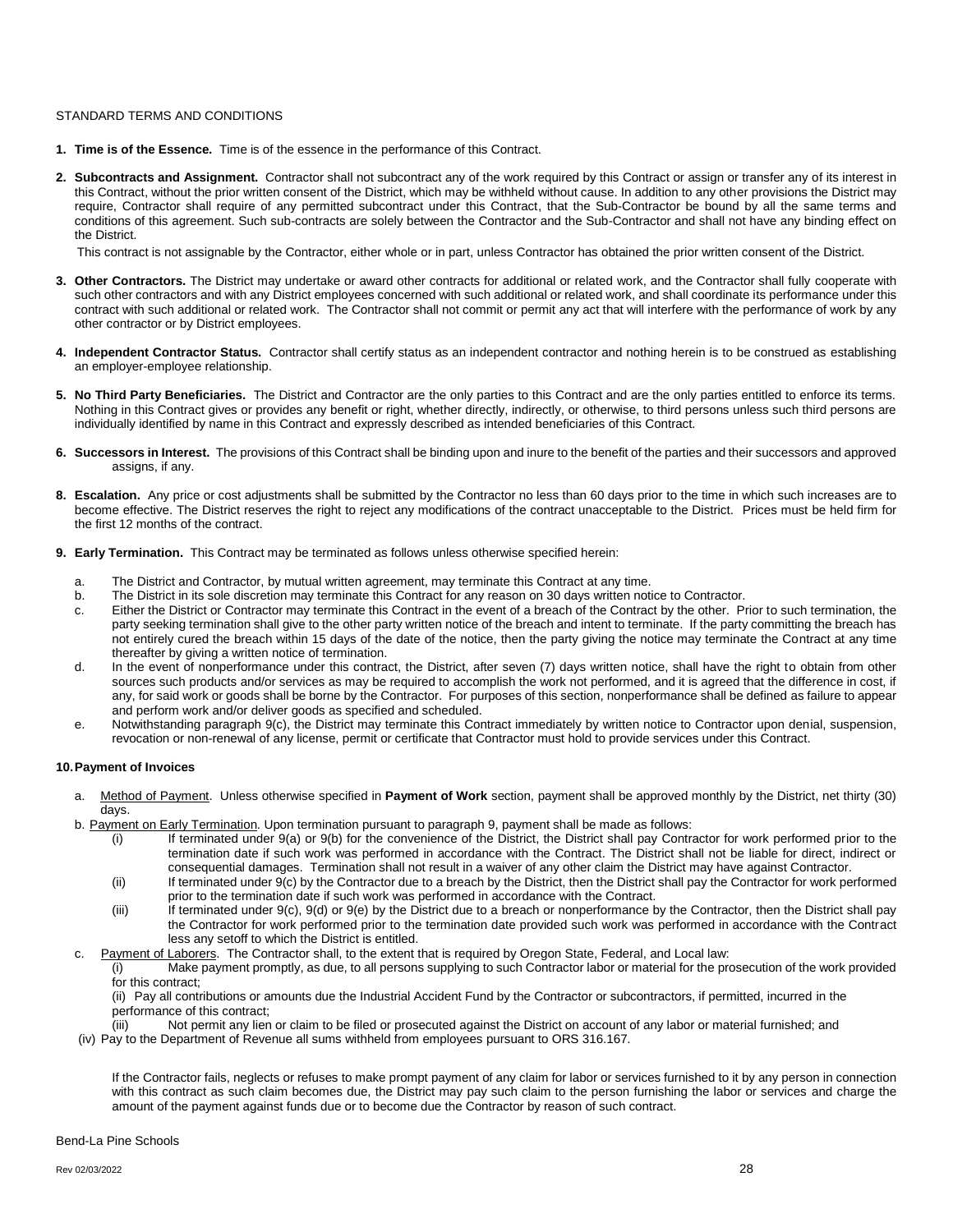The payment of a claim in this manner shall not relieve the Contractor or the Contractor's surety, if any, from obligation with respect to any unpaid claims.

- d. Payment for Medical Care.
	- (i) To the extent any of Contractor's employees are covered by the Oregon employment laws, the Contractor shall promptly, as due, make payment to any person, co-partnership, association or corporation, furnishing medical, surgical and hospital care or other needed care and attention, incident to sickness or injury, to the employees of such Contractor, of all sums which the Contractor agrees to pay for such services and all moneys and sums which the Contractor collected or deducted from the wages of employees pursuant to any law, contract or agreement for the purpose of providing or paying for such service.
- e. Non-Appropriation.
	- (i) If payment for work under this contract extends into the District's next fiscal year, District's obligation to pay for such work is subject to approval of future appropriations to fund this Contract by the School Board.
- f. Adequate Funding.
	- (i) Continuation of this contract, at specified levels, is conditioned on adequate funding under the District's budget adopted in June of each year. District reserves the right to adjust the level of services in accordance with funding levels adopted.

**11.Remedies.** In the event of breach of this Contract the parties shall have the following remedies:

- a. If terminated under 9© or 9(d) by the District due to a breach by the Contractor, the District may complete the work either itself, by agreement with another Contractor, or by a combination thereof. If the cost of completing the work exceeds the remaining unpaid balance of the total compensation provided under this Contract, then the Contractor shall pay to the District the amount of the reasonable excess.
- b. In addition to the remedies in paragraphs 9 and 10 for a breach by the Contractor, the District also shall be entitled to any other equitable and legal remedies that are available.

c. If the District breaches this Contract, Contractor's remedy shall be limited to termination of the Contract and receipt of Contract payments to which Contractor is entitled.

#### **12. Hours of Labor. For those employees of Contractor covered or subject to Oregon employment laws:**

- a. Persons employed under this Contract shall receive at least time and a half pay for work performed on the legal holidays specified in ORS 279A.055 and for all overtime worked in excess of 40 hours in any one week, except for individuals who are excluded under ORS 653.010 to 653.261 or under 29 USC 201 to 209 from receiving overtime.
- b. Except as provided above, no person shall be employed for more than ten hours in any one day, or 40 hours in any one week, except in cases of necessity, emergency or where the District absolutely requires it, and in such cases, except in cases of contracts for personal services as defined in ORS 279A.055 the laborer shall be paid at least time and a half pay:
	- (i) for all overtime in excess of eight hours a day or 40 hours in any one week when the work week is five consecutive days, Monday through Friday; or
	- (ii) for all overtime in excess of ten hours a day or 40 hours in any one week when the work week is four consecutive days, Monday through Friday; or
	- (iii) for work performed on Saturday and on any legal holidays specified in ORS 279B.020.

For those employees of Contractor that are covered or subject to Oregon employment laws, Contractor must, pursuant to ORS 279B.020, give notice to employees who perform work on this Contract, either at the time of hire or before commencement of work on the contract, or by posting a notice in a location frequented by employees, of the number of hours per day and days per week that the employees may be required to work.

- **13**. **Time Limitation on Claim for Overtime.** To the extent any of Contractor's employees are covered by the Oregon employment laws, such covered worker employed by the Contractor shall be foreclosed from the right to collect for any overtime under this contract unless a claim for payment is filed with the Contractor within 90 days from the completion of the contract, providing the Contractor has:
	- a. Caused a circular clearly printed in blackface pica type and containing a copy of this section to be posted in a prominent place alongside the door of the timekeeper's office or in a similar place which is readily available and freely visible to any or all workers employed on the work, and
	- b. Maintained such circular continuously posted from the inception to the completion of the contract on which workers are or have been employed.
- **14. Hazardous Chemicals.** Contractor shall notify the District prior to using products containing hazardous chemicals to which the District students or employees may be exposed. Upon the District's request, Contractor shall immediately provide Safety Data Sheets for any such products.
- **15. Errors.** The Contractor shall perform such additional work as may be necessary to correct errors in the work required under this contract without undue delays and without additional cost.
- **16.Access to Records.** The Contractor agrees that the District and its authorized representatives shall have access to the books, documents, papers and records of the Contractor which are directly pertinent to the specific contract for the purpose of making audit, examination, excerpts and transcripts. Strict standards of confidentiality of records and information shall be maintained in accordance with applicable state and federal law. The district shall not have access to any records or information, regardless of form, medium or method of communication, that may identify individual employees, individual employee contact with the Contractor, employee counseling records, diagnoses, prognoses or treatment recommendations by the Contractor. Any information relative to employee use of the Contractor's services given to the District for the purposes of census, statistics or fiscal analysis shall be information in the aggregate and not identifiable or specific to individual employees.

Bend-La Pine Schools Contractor shall maintain all fiscal records directly relating to this Contract in accordance with generally accepted accounting principles. In addition, Contractor shall maintain any other records pertinent to this Contract in such a manner as to clearly document Contractor's performance. Contractor acknowledges and agrees that the District's duly authorized representatives shall have access to such fiscal records and other books, documents, papers, plans and writings of Contractor that are pertinent to this Contract to perform examinations and audits and make excerpts and transcripts. Contractor shall retain and keep accessible all such fiscal records, books, documents, papers, plans, and writings for a minimum of three (3) years, or such longer period as may be required by applicable law, following final payment and termination of this Contract, or until the conclusion of any audit, controversy or litigation arising out of or related to this Contract, whichever date is later.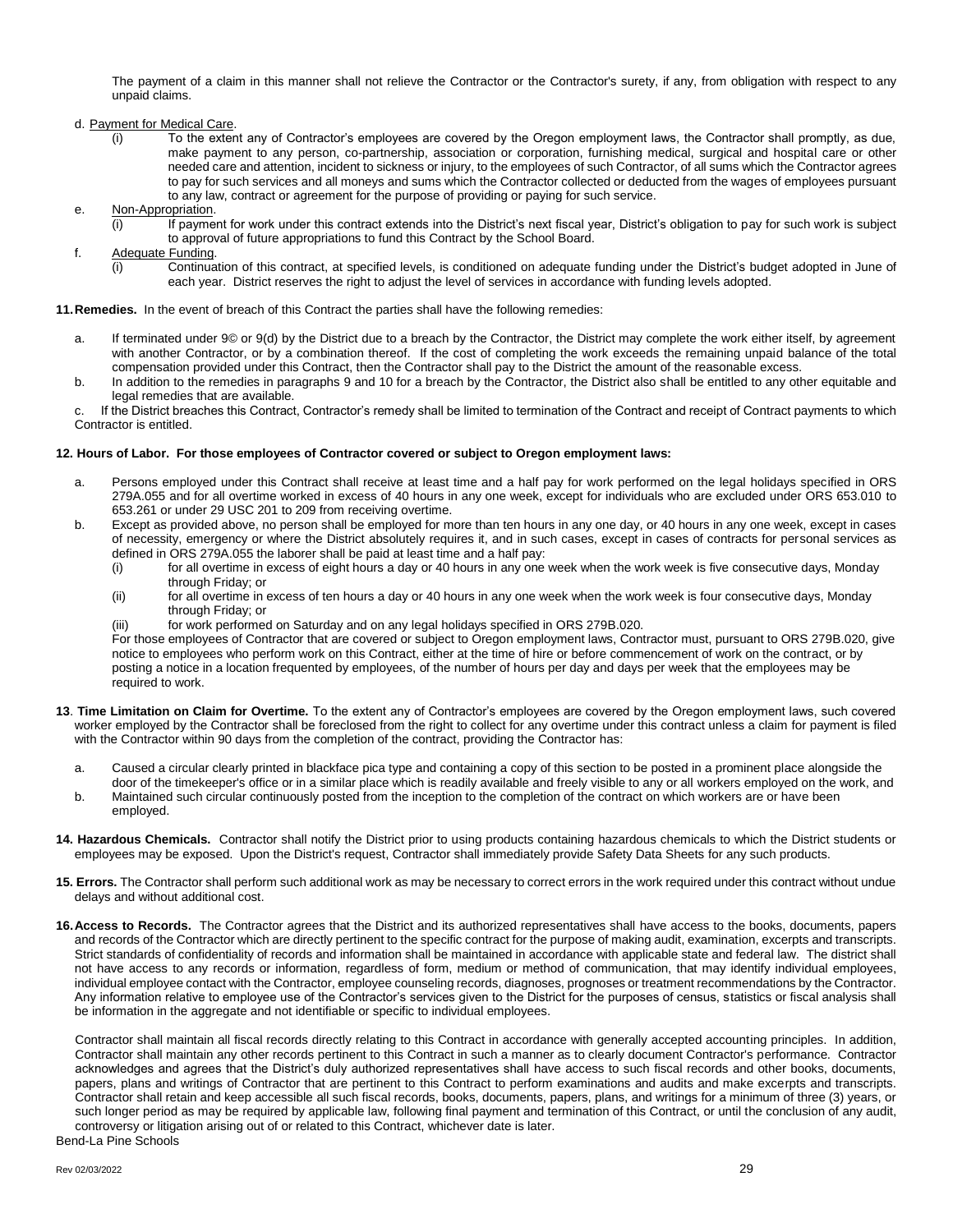**17. Ownership of Work.** All work products, with the exception of any documents or materials or other work products relating to or identifying individual employee treatment, visits, diagnoses or prognoses created by the Contractor as part of Contractor's performance of this Contract, including background data, documentation and staff work that is preliminary to final reports, shall be the exclusive property of the District. If any such work products contain intellectual property of the Contractor that is or could be protected by federal copyright, patent, or trademark laws, Contractor hereby grants the District a perpetual, royalty-free, fully paid-up, non-exclusive and irrevocable license to copy, reproduce, deliver, publish, perform, dispose of, use, re-use, in whole or in part, and to authorize others to do so, all such work products. The District shall have no rights in any pre-existing work product of Contractor provided to the District by Contractor in the performance of this contract except to copy, use and re-use any such work product for District use only.

If this contract is terminated by either party or by default, the District, in addition to any other rights provided by this contract, may require the Contractor to transfer and deliver such partially completed work products, reports or other documentation that the Contractor has specifically developed or specifically acquired for the performance of this contract.

#### **18. When Work is performed on District Property (Including Schools). Contractor shall comply with the following**:

- a. **Identification**. Contractor performing work on District Property or for District shall be in full uniform at all times. Uniforms shall include shirt with company identification attached. In addition, all such persons shall carry photo identification and will present such, to anyone on request. If such identification cannot be produced by Contactor, or is not acceptable to District, District may provide at its sole discretion, such identification tags to Contractor. Contractor shall bear the entire cost of producing and assigning such identification. Contractors that do not have specific uniforms for employees, shall provide identification tags as described above, and or any other mechanism, the District in its sole discretion determines is required to easily identify Contractors.
- b. Sign-in Required. As required by schools and other District locations, each day of work Contractor's employees shall sign into the Main Office to receive an in-school identification/visitors tag to be displayed on the person at all times they are in the school or other location.
- c. No Smoking. Smoking or other use of tobacco is prohibited on the District property.
- d No Drugs. District property sites are designated drug-free zones.
- e. No Weapons or Firearms. Except as provided by Oregon Statutes and District policy, weapons and firearms are prohibited on District property.

#### **19. When Work is performed in or on School Sites, Contractor shall comply with the following**:

- a. No Unsupervised Contact with Students. Unsupervised contact with students means contact with students that provide the person opportunity and probability for personal communication or touch when not under direct supervision. Contractor will ensure that Contractor, any subcontractors, and their officers, agents and employees will have no direct unsupervised contact with students while on District property. Contractor will work with the District to ensure compliance with this requirement. If Contractor is unable to ensure through a security plan that none of its officers, agents or employees will have direct, unsupervised, contract with students in a particular circumstance or circumstances, Contractor shall so notify the District prior to beginning any Work that could result is such contact. Contractor authorizes District to obtain information about Contractor and Contractor's history and to conduct a criminal background check, including fingerprinting, of any officer, agent or employee of Contractor that will have unsupervised contact with students. Contractor also agrees to cause Contractor's employees and/or subcontractors, if any, to authorize District to conduct such background checks. Contractor shall pay all fees assessed by Oregon Department of Education, and by the District's background check vendor for processing the background check. District may deduct the cost of such fees from a progress or final payment to the Contractor under this contract, unless the Contractor elects to pay such fees directly.
- b. Confidentiality. Contractor will not disclose any information or records regarding students or their families that Contractor may learn or obtain in course and scope of Contractor's performance of this Contract.
- c. Child Abuse Reporting Act. Contractor shall comply with the child abuse reporting law (ORS 491B.005 through 419B.050) as if Contractor were a mandatory abuse reporter. Contractor shall immediately report to the proper state or law enforcement agency circumstances supporting reasonable cause to believe that any child has been abused. Contractor shall report to the Principal or designated school authority the circumstances supporting reasonable cause to believe that any child has been abused.
- **20. Employment Standards**. At the direction of the District, contractor will immediately remove any employee of contractor from all District premises where the District determines, in its sole discretion, removal of such employee would be in the best interests of the District.
- **21. Security.** Any disclosure or removal of any matter and/or property on the part of the Contractor or Contractor's employees shall be cause for immediate cancellation of the contract. Any liability, including, but not limited to, attorney fees, resulting from any action or suit brought against the District as a result of the Contractor's or Contractor's employees' willful or negligent release of information, documents or property contained in or on District property shall be borne by the Contractor. All information, documents and property contained within these facilities shall be considered privileged and confidential.

**FERPA Re-disclosure**. The Parties recognize that the Family Educational Rights and Privacy Act (FERPA) imposes strict penalties for improper disclosure or re-disclosure of confidential student information including but not limited to denial of access to personally identifiable information from education records for at least five years (34 CFR 99.33(e)). Therefore, consistent with the requirements of FERPA, personally identifiable information obtained by the Contractor in the performance of this contract: may not be re-disclosed to third parties without written consent of the students' parents/guardians; and must be used only for the purposes identified in this contract.

- **22. Compliance with Applicable Law.** Contractor shall comply with all federal, state, and local laws applicable to public contracts and to the work done under this Contract, and all regulations and administrative rules established pursuant to those laws.
- **23. Indemnity and Hold Harmless.** The Contractor shall defend, indemnify, and hold the District, its officers, agents and employees, harmless against all liability, loss, or expenses, including attorney's fees, and against all claims, actions or judgments based upon or arising out of damage or injury (including death) to persons or property to the extent caused by any negligent act, error, or omission sustained in any way in connection with the performance of this contract or by conditions created thereby, or based upon violation of any statute, ordinance or regulation. This contractual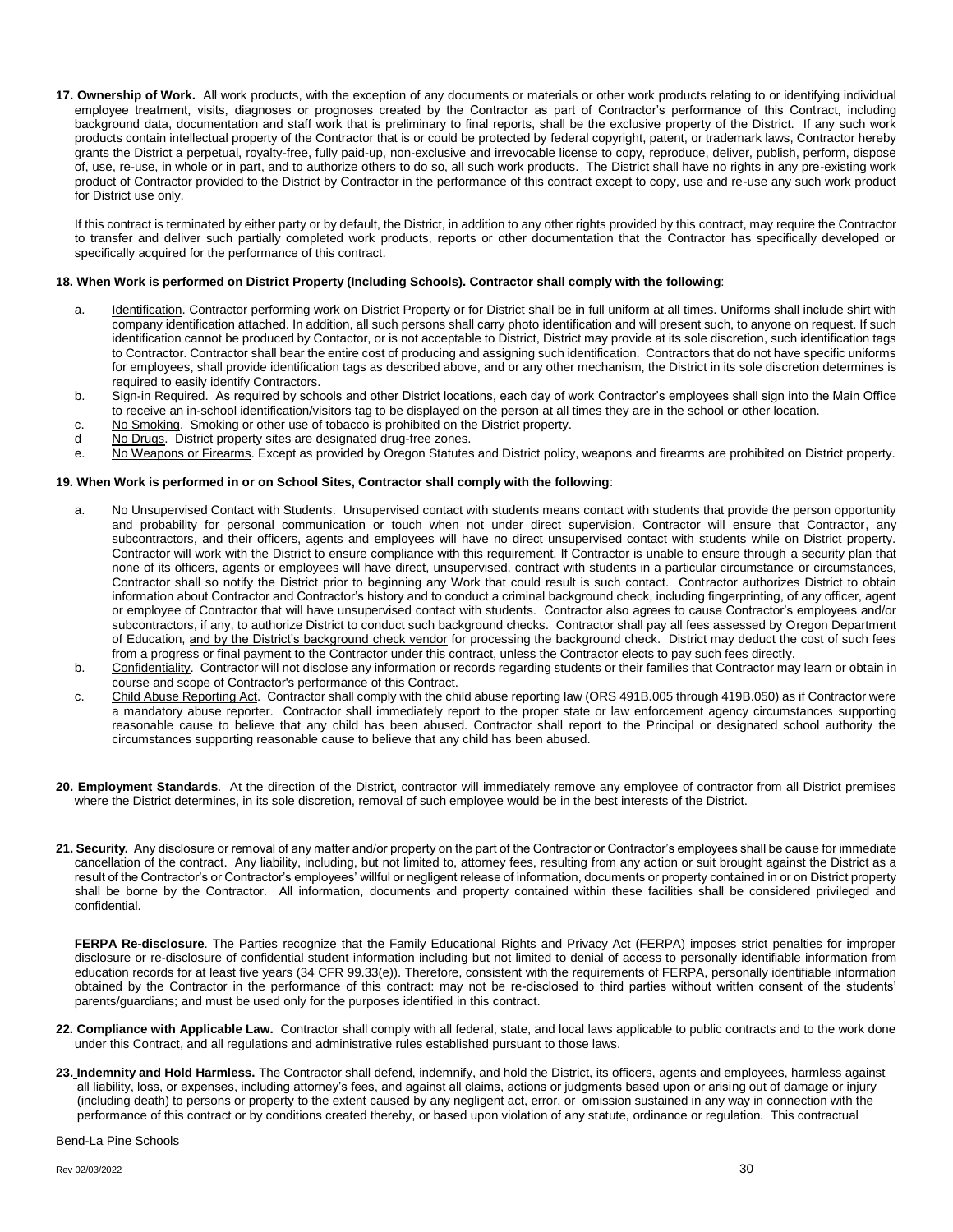indemnity provision does not abrogate common law or statutory liability and indemnification to the District, but is in addition to such common law or statutory provisions.

- 24. Waiver. Waiver of any default under this Contract by the District shall not be deemed to be a waiver of any subsequent default or a modification of the provisions of this Contract.
- **25. Governing Law.** The provisions of this Contract shall be construed in accordance with the laws of the State of Oregon and, rules of the District, as they appear at the time of signing or any subsequent addenda. Any legal action involving any question arising under this Contract must be brought in Deschutes County Circuit Court. If the claim must be brought in a federal forum, then it shall be brought and conducted in the United States District Court for the State of Oregon.
- **26. Severability.** If any term or provision of this Contract is declared by a court of competent jurisdiction to be illegal or in conflict with any law, the validity of the remaining terms and provisions shall not be affected, and the rights and obligations of the parties shall be construed and enforced as if the Contract did not contain the particular term or provision held invalid.
- **27. Merger Clause.** This Contract and the attached exhibits constitute the entire agreement between the parties. All understandings and agreements between the parties and representations by either party concerning this Contract are contained in this Contract. No waiver, consent, modification or change in the terms of this Contract shall bind either party unless in writing signed by both parties. Any written waiver, consent, modification or change shall be effective only in the specific instance and for the specific purpose given.
- **28. Anti-discrimination Clause.** Contractor must comply with all applicable requirements of federal and state civil rights law and rehabilitation statutes and shall not discriminate based on race, religion, color, sex, marital status, familial status, national origin, age, mental or physical disability, sexual orientation, source of income, or political affiliation in programs, activities, services, benefits or employment. Contractor shall not discriminate against minority-owned, women-owned or emerging small businesses.
- **29. Attorney Fees**. If a suit or action is filed to enforce any of the terms of this contract, the prevailing party shall be entitled to recover from the other party, in addition to costs and disbursements provided by statute, any sum which a court, including any appellate court, may adjudge reasonable as attorney's fees. In the event the prevailing party is represented by "in-house" counsel, the prevailing party shall nevertheless be entitled to recover reasonable attorney fees based upon the reasonable time incurred and the attorney fee rates and charges reasonably and generally accepted in the metropolitan Portland, Oregon area for the type of legal services performed.
- **30. Rule of Construction.** The rule of construction that a contract is construed against the drafter shall not apply to any dispute over the interpretation of application of the contract.
- **31. Insurance.** Contractor shall at all times maintain in force at Contractor's expense, each insurance noted below:

Workers Compensation **insurance in compliance with ORS 656.017, which requires subject employers to provide workers' compensation coverage in accordance with ORS Chapter 656 for all subject workers. Contractor and all subcontractors of Contractor with one or more employees must have this insurance unless exempt under** ORS 656.027 THIS COVERAGE IS REQUIRED**. Attach Certificate of Insurance. If Contractor does not have coverage and claims to be exempt, complete Section 32 in lieu of Certificate.**

**Professional Liability / Errors & Omissions (E&O)** insurance with a combined single limit of not less than:  $\Box$  \$1,000,000,  $\boxtimes$  \$2,000,000 each claim, incident, or occurrence, with an annual aggregate limit of  $\square$  \$1,000,000,  $\square$  \$4,000,000. This is to cover damages caused by error, omission, or negligent acts related to professional services provided under this Contract. The policy must provide extended reporting period coverage for claims made within two years after this Contract is completed.  $\boxtimes$  Required by District  $\Box$  Not required by District

**Commercial General Liability** insurance, on an occurrence basis, with a combined single limit of not less than: □ \$1,000,000, ⊠ \$2,000,000 each occurrence for Bodily/Personal Injury and Property Damage, with an annual aggregate limit of □ \$1,000,000, ⊠ \$4,000,000. This insurance must include contractual liability coverage.  $\boxtimes$  Required by District  $\Box$  Not required by District

**Commercial Automobile Liability** insurance with a combined single limit, or the equivalent of not less than:  $\Box$  \$500,000,  $\boxtimes$  \$1,000,000,  $\Box$ \$2,000,000 each occurrence for Bodily Injury / Personal Injury, and Property Damage, including coverage for owned, hired or non-owned vehicles.  $\boxtimes$  Required by District  $\Box$  Not required by District

**Additional Requirements.** Coverage must be provided by an insurance company admitted to do business in Oregon or rated A- or better by Best's Insurance Rating. Contractor shall pay all deductibles and retentions. A cross-liability clause or separation of insureds condition must be included in all commercial general liability policies required by this Contract. Contractor's coverage will be primary in the event of loss.

**Certificate(s) of Insurance Required.** Upon Request of the District, Contractor shall furnish a current Certificate(s) of Insurance to the District within forty eight (48) hours. The Certificate(s) shall provide that there shall be no cancellation, termination, material change, or reduction of limits of the insurance coverage without 30 days written notice from the Contractor's insurer to the District. The Certificate(s) shall also state the deductible or retention level. For commercial general liability the Certificate shall also provide that the District, its agents, officers, and employees are Additional Insureds with respect to Contractor's services to be provided under this Contract. If requested, complete copies of insurance policies shall be provided to the District.

#### **32. WORKERS' COMPENSATION EXEMPTION CERTIFICATE** (**To be used ONLY when Contractor claims to be exempt from Workers' Combus** coverage requirements)

Contractor is exempt from the requirement to obtain workers' compensation insurance under ORS Chapter 656 for the following reason *(check the appropriate box):*

#### **SOLE PROPRIETOR**

Contractor is a sole proprietor, and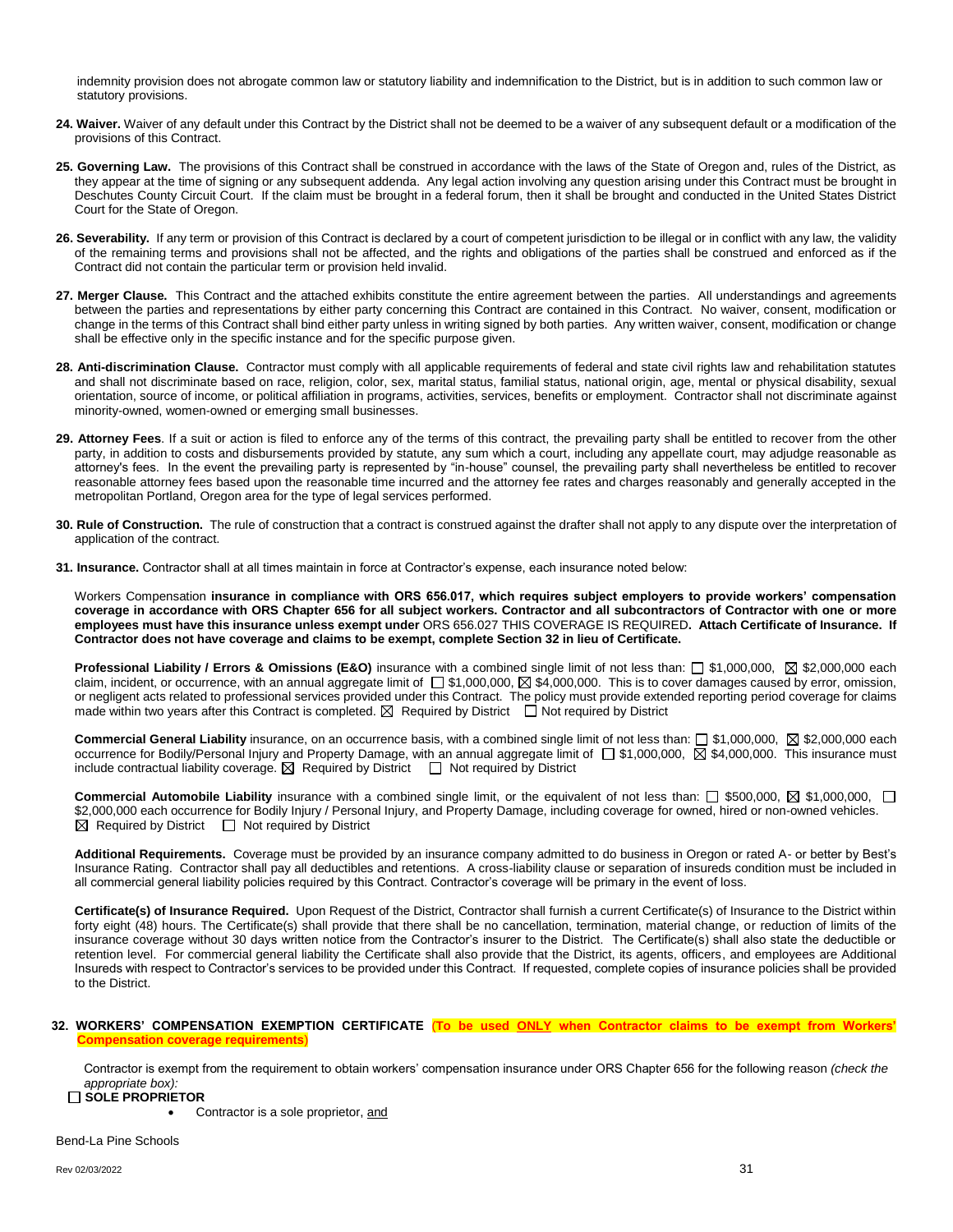- Contractor has no employees, and
- Contractor will not hire employees to perform this contract.

#### **CORPORATION - FOR PROFIT**

- Contractor's business is incorporated, and
- All employees of the corporation are officers and directors and have a substantial ownership interest\* in the corporation, and
- All work will be performed by the officers and directors; Contractor will not hire other employees to perform this contract.

#### **CORPORATION - NONPROFIT**

- Contractor's business is incorporated as a nonprofit corporation, and
- Contractor has no employees; all work is performed by volunteers, and
- Contractor will not hire employees to perform this contract.

#### **PARTNERSHIP**

- Contractor is a partnership, and
- Contractor has no employees, and
- All work will be performed by the partners; Contractor will not hire employees to perform this contract, and
- Contractor is not engaged in work performed in direct connection with the construction, alteration, repair, improvement, moving or demolition of an improvement to real property or appurtenances thereto.\*\*

#### **LIMITED LIABILITY COMPANY**

- Contractor is a limited liability company, and
- Contractor has no employees, and
- All work will be performed by the members; Contractor will not hire employees to perform this contract, and
- If Contractor has more than one member, Contractor is not engaged in work performed in direct connection with the construction, alteration, repair, improvement, moving or demolition of an improvement to real property or appurtenances thereto.\*\*
- **\*NOTE:** Under OAR436-50-050 a shareholder has a "substantial ownership" interest if the shareholder owns 10% of the corporation, or if less than 10% is owned, the shareholder has ownership that is at least equal to or greater than the average percentage of ownership of all shareholders.

#### \*\*NOTE: Under certain circumstances partnerships and limited liability companies can claim an exemption even when performing construction work. The requirements for this exemption are complicated. (**To be signed ONLY when Contractor claims to be exempt from Workers' Compensation coverage requirements**)

**Consultant Printed Name** Consultant Signature

**Date**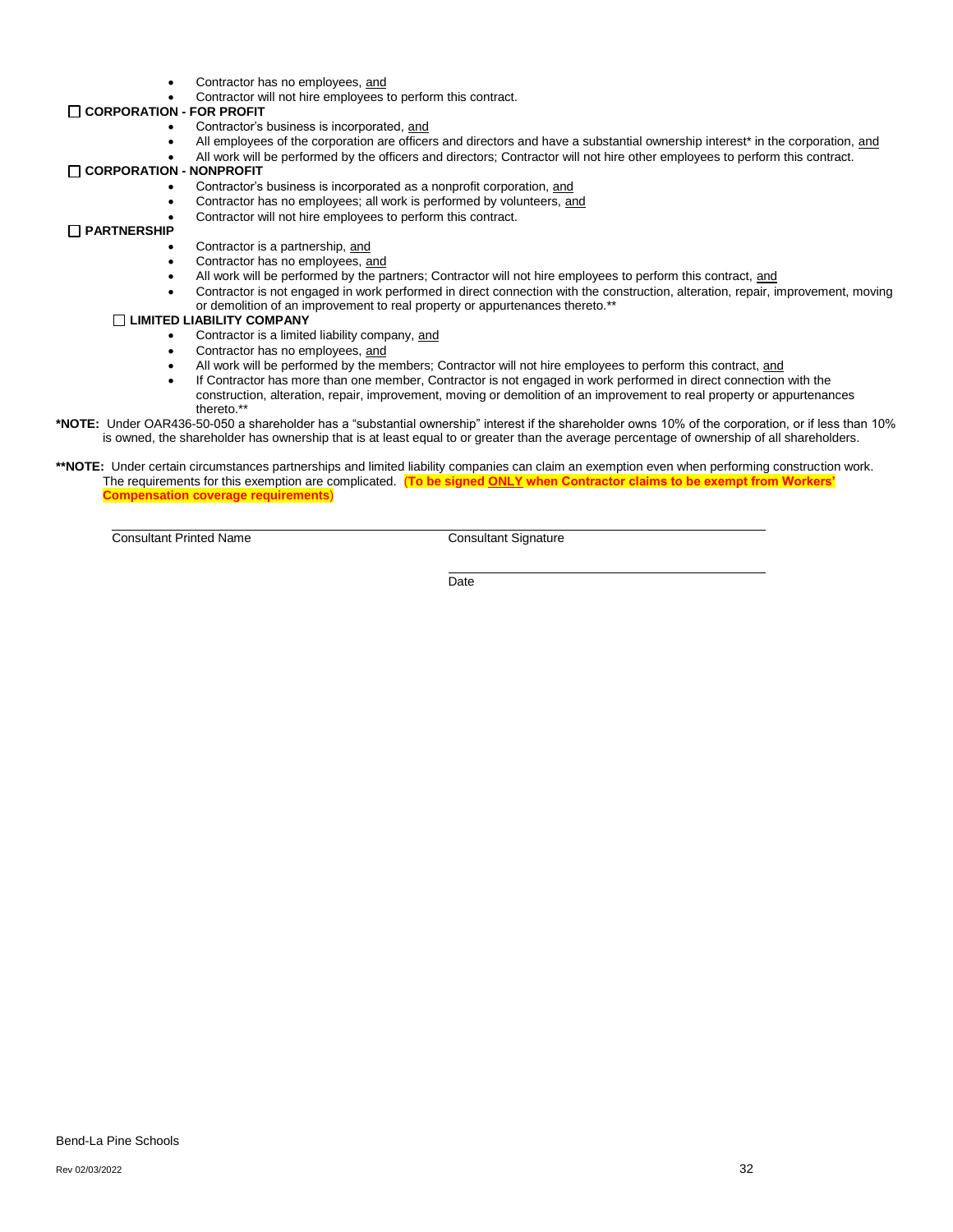# **Attachment B PROPOSAL CERTIFICATIONS RFP 22-0328-01 BEND-LA PINE SCHOOLS**

#### **NON-DISCRIMINATION CLAUSE**

The proposer agrees not to discriminate against any client, employee or applicant for employment or for services, because of race, color, religion, sex, national origin, physical or mental handicap, sexual orientation or age unless based upon bona fide occupational qualifications with regard to, but not limited to, the following: employment upgrading; demotion or transfer; recruitment or recruitment advertising; layoffs or termination; rates of pay or other forms of compensation; selection for training; and/or rendition of services. It is further understood that any vendor who is in violation of this clause shall be barred from receiving awards of any purchase order from the District, unless a satisfactory showing is made that discriminatory practices have terminated and that a recurrence of such acts is unlikely.

| Agreed by: |  |  |  |
|------------|--|--|--|
| Firm Name: |  |  |  |
|            |  |  |  |

\*\*\*\*\*\*\*\*\*\*\*\*\*\*\*\*\*\*\*\*\*\*\*\*\*\*\*\*\*\*\*\*\*\*\*\*\*\*\*\*\*\*\*\*\*\*\*\*\*\*\*\*\*\*\*\*\*\*\*\*\*\*\*\*\*\*\*\*\*\*\*\*\*

### **RESIDENT CERTIFICATE**

Please Check One:

\_\_\_\_\_\_\_\_\_ Resident Vendor: Vendor has paid unemployment taxes or income taxes in this state during the last twelve calendar months immediately preceding the submission of this proposal.

or

\_\_\_\_\_\_\_ Non-Resident Vendor: Vendor does not qualify under requirements stated above.

Please specify your state of residence:

\_\_\_\_\_\_\_\_\_\_\_\_\_\_\_\_\_\_\_\_\_\_\_\_\_\_\_\_\_\_\_\_\_\_\_\_\_\_\_

Address: \_\_\_\_\_\_\_\_\_\_\_\_\_\_\_\_\_\_\_\_\_\_\_\_\_\_\_\_\_\_\_\_\_\_\_\_\_\_\_\_\_\_\_\_\_\_\_\_\_\_\_\_\_\_\_\_\_\_\_\_\_\_\_\_\_\_\_\_\_\_\_

Officer's Signature: \_\_\_\_\_\_\_\_\_\_\_\_\_\_\_\_\_\_\_\_\_\_\_\_\_\_\_\_\_\_\_\_\_\_\_\_\_\_\_\_\_\_\_\_\_\_\_\_\_\_\_\_\_\_\_\_\_\_\_\_\_\_\_\_\_

Type or Print Officer's Name:  $\Box$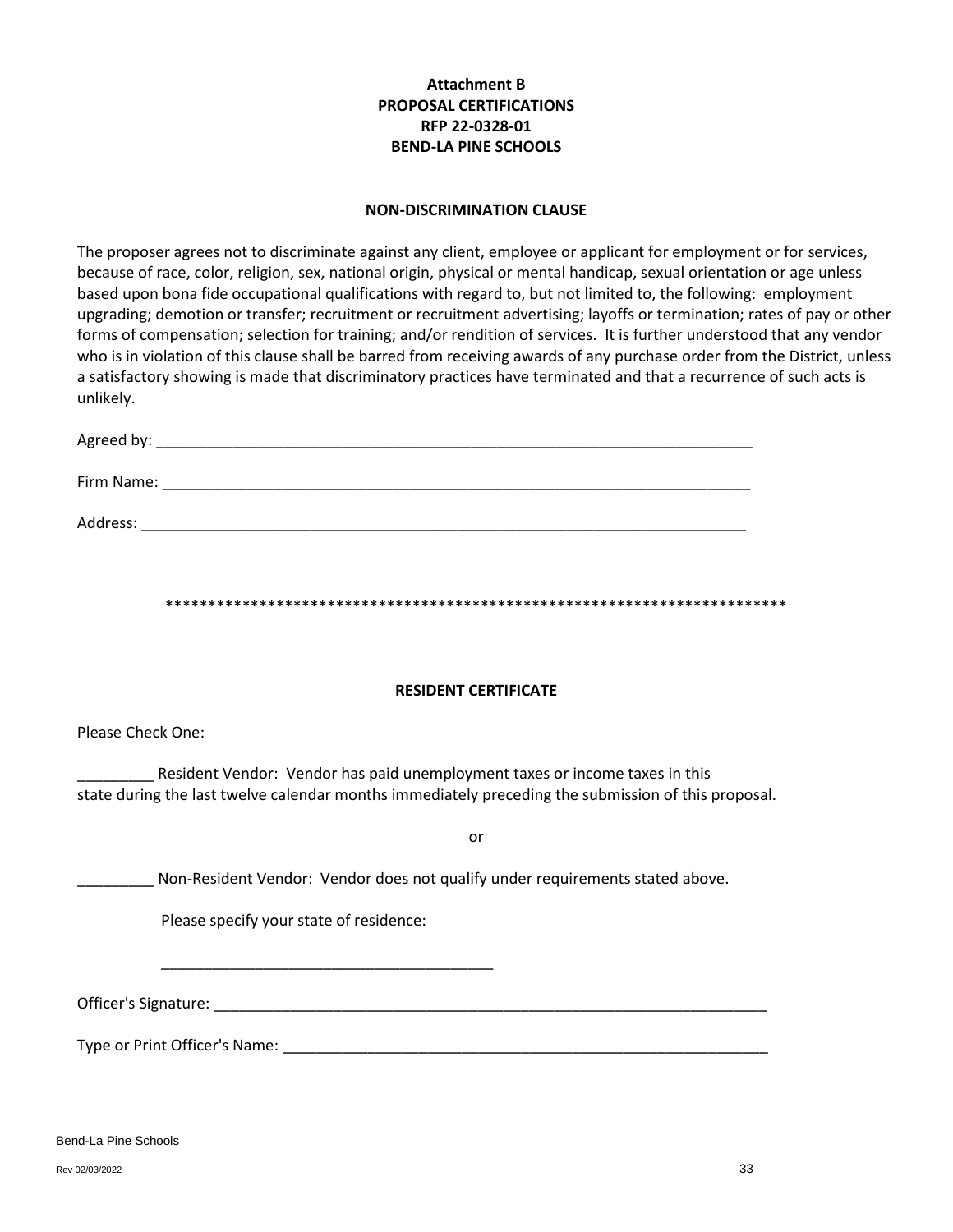## **Attachment C SIGNATURE PAGE RFP 22-0328-01 BEND-LA PINE SCHOOLS**

The undersigned proposes to furnish all supplies or perform all work as listed in the Statement of Work, for the price(s) stated; and that all articles supplied under any resultant contract will conform to the specifications herein, to be fit and sufficient for the purpose manufactured, merchantable, of good material, workmanship, and free from defect.

The undersigned agrees to be bound by all applicable laws and regulations, the accompanying specifications, and by the District policies and regulations.

The undersigned, by submitting a proposal, represents that:

A. The Proposer has read and understands the specifications and any drawings or attachments and the proposal is made in accordance herewith.

B. The proposal is based upon the materials, equipment, and systems required by the specifications unless otherwise noted. Failure to comply with the specifications or any terms of this Request for Proposal may disqualify the vendor as being non-responsive.

The undersigned certifies that the proposal has been arrived at by the vendor independently and has been submitted without any collusion designed to limit independent competition.

The undersigned certifies that he has received and duly considered all addenda to the specifications and that all costs associated with all addenda have been included in this proposal:

Addenda: No. \_\_\_\_\_\_\_\_\_ to No. \_\_\_\_\_\_\_\_\_ inclusive.

We therefore proposal and make this proposal on furnishing the requested equipment and/or services at the prices indicated herein in fulfillment of the specifications of Bend-La Pine Schools.

| (Signature of Authorized Official. If partnership, signature of one Partner.) |              |            |
|-------------------------------------------------------------------------------|--------------|------------|
| <b>NAME</b><br>If corporation, attest:                                        | <b>TITLE</b> |            |
| Officer)                                                                      |              | (Corporate |
|                                                                               |              |            |